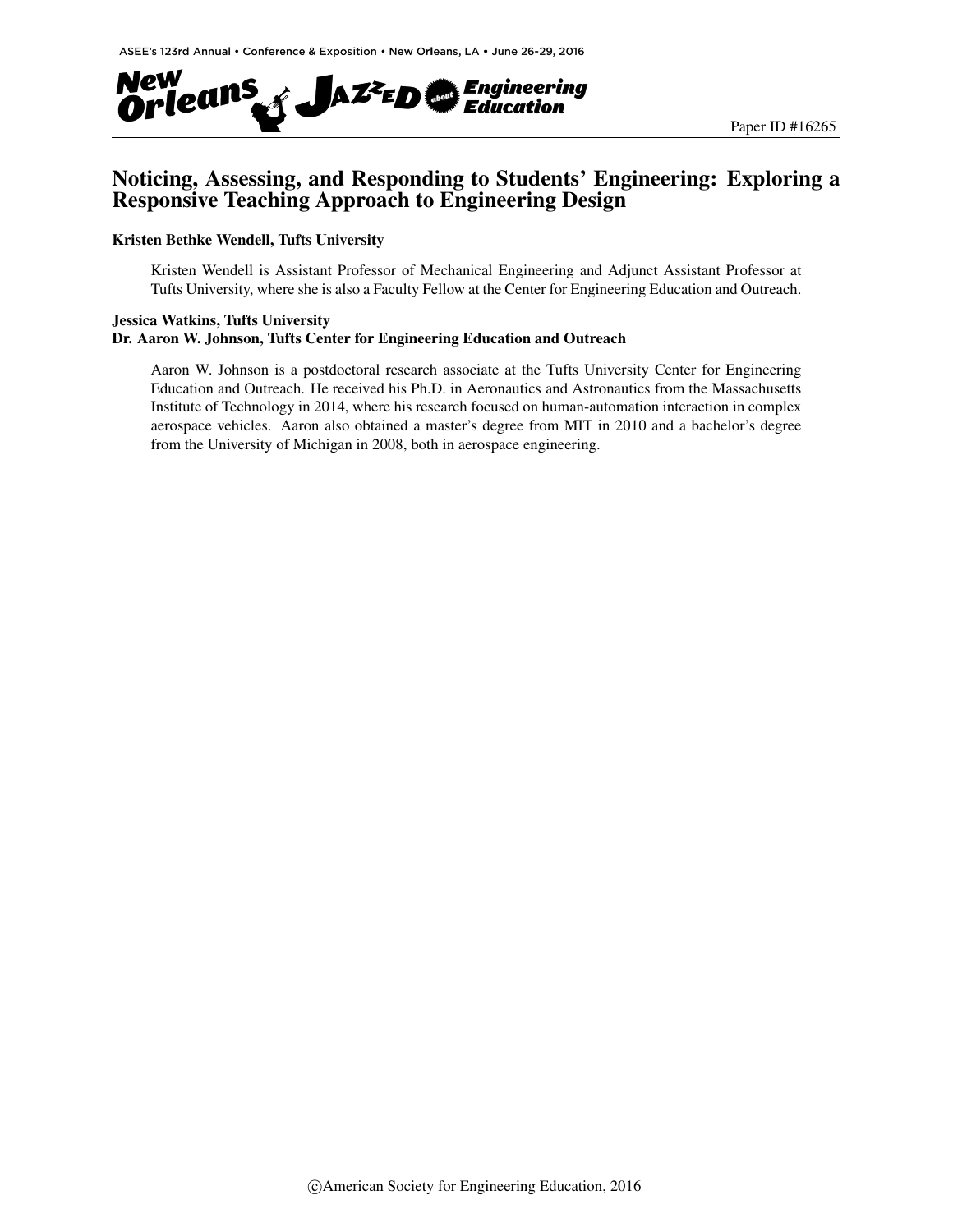# **Noticing, assessing, and responding to students' engineering: Exploring a responsive teaching approach to engineering design**

#### **Abstract**

This research paper examines formative assessment in engineering design, unpacking the disciplinary substance that instructors must attend to in their teaching. Borrowing the framework of *responsive teaching* from the math and science education literature, we argue for the importance of closely examining the many moment-to-moment assessments and decisions that engineering teachers encounter. Responsive teaching is an instructional approach in which instructors base their pedagogical moves on what their students are saying and doing. Instead of predetermining what will happen in classrooms, teachers elicit students' ideas, interpret and assess disciplinary aspects of students' reasoning, and respond with pedagogical decisions based on their interpretations.

Responsive teaching has the potential to be a particularly useful approach for teaching engineering design: As students adapt to new criteria and constraints when solving ill-defined engineering design problems, teachers need to be responsive to their changing needs. However, most of the work on responsive teaching has occurred in math and science education.

In this paper, we follow in the tradition of math and science education researchers who use their own teaching episodes as the basis for scholarly research on responsive teaching. Using microanalytic analysis, we examined two video-recorded cases from our engineering teaching at both the elementary and university level to explore how different yet equally legitimate disciplinary goals can conflict with each other and produce "instructional tensions" for the teacher. We used purposeful sampling to select cases rich in opportunities to unpack student thinking in engineering. We present in-depth analyses of the tensions that emerged between different disciplinary goals in these STEM learning environments. These results point to the need for increased attention on how teachers manage the different disciplinary practices and goals in STEM activities, particularly when incorporating formative assessment strategies or adopting a responsive teaching approach.

#### **Introduction**

There is widespread agreement among educators and researchers that assessment should be an ongoing, integral part of teaching and learning <sup>1,2</sup>. Formative assessment provides feedback to teachers about where students are in their learning so that they can make decisions about what to do next. As opposed to assessments that occur at the end of an activity or unit, formative assessment occurs alongside and within classroom activities. These assessments can be "formal," such as when a teacher poses potential test questions during a unit, or, "informal," in which teachers elicit and examine students' thinking within class discussions and ongoing work<sup>3</sup>. This latter approach emphasizes formative assessment as a *process*<sup>4</sup>: teachers gain insight into how and what their students are thinking, which can inform their instruction. Much of the focus on formative assessment has been on teacher strategies and techniques, such as providing wait time and questioning. These strategies cut across disciplines, providing concrete tools for teachers to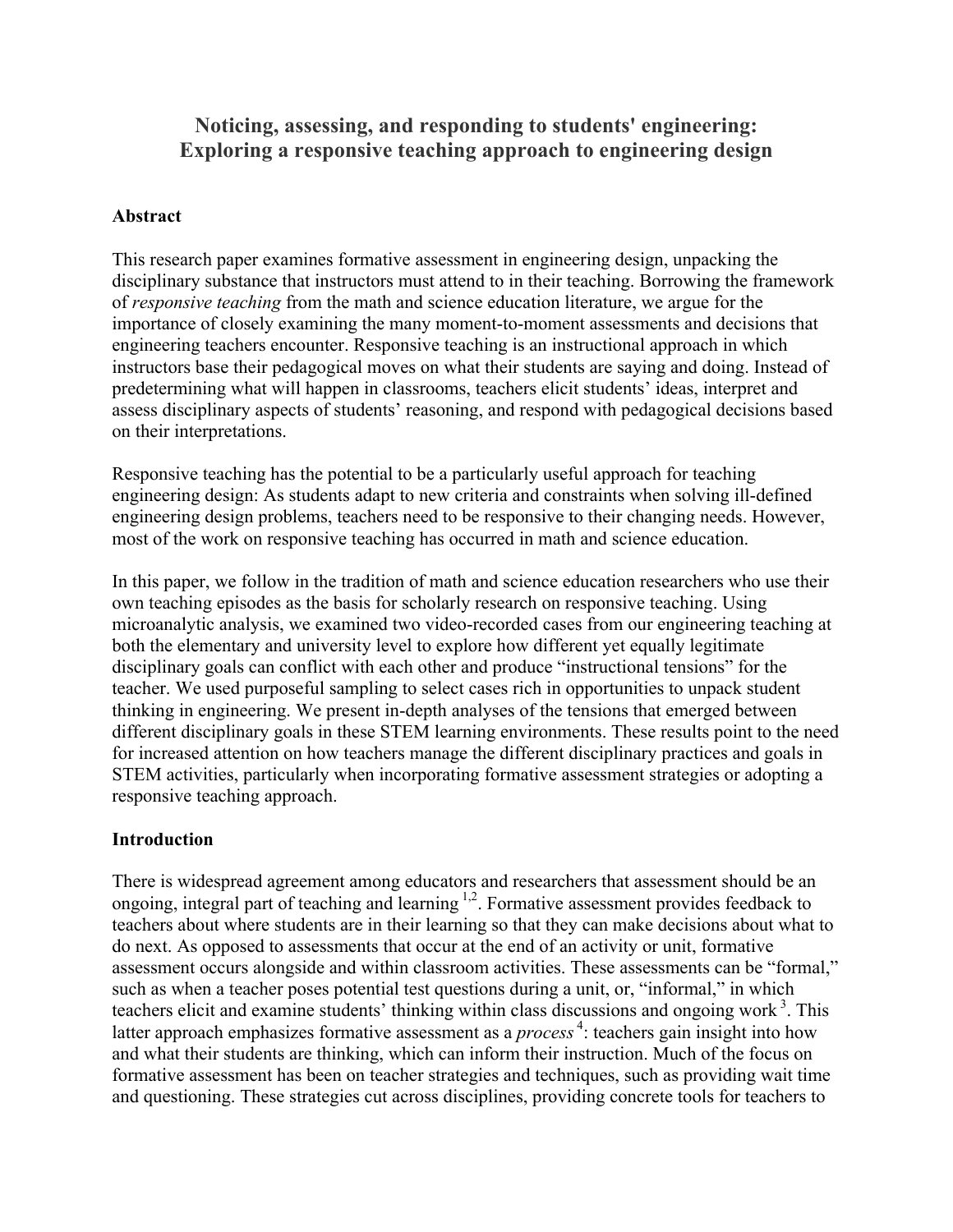use in their classrooms. However, Coffey et al. challenge that formative assessment is not about what teachers do, but what they see<sup>5</sup>: "The point is teachers' *awareness and understanding* of the students' understandings and progress; that's what the strategies are for" (p. 1128). In this view, formative assessment is fundamentally about attention to the disciplinary substance of students' understandings and ways of participating in class.

In this paper, we explore what this "disciplinary substance" is in engineering design and discuss challenges instructors may face assessing and responding to their students' work. First, we review and synthesize the research literature to point out different aspects of students' engineering design that the community has proposed as targets of instruction. Second, to explore these aspects in context, we analyze two cases from our own teaching. We investigate the nature of the multiple, often competing goals that engineering instructors need to balance. We then consider possible moves we could make in response to these assessments, connecting to work on responsive teaching in math and science. One case takes place with fourth graders in an elementary classroom, the other with university students in a graduate-level teacher education program. We conclude by advocating for increased attention to and study of the in-the-moment tensions and decisions engineering instructors face, even in well-designed tasks and learning environments.

## **Disciplinary substance in engineering design**

While formative assessment has not been an explicit focus in engineering education research, there has been extensive work that articulates disciplinary targets of instruction. Most notably, there is extensive literature comparing novices' and experts' designing behaviors <sup>6, 7, 8</sup>. Other work examines students' understandings of the content of engineering <sup>9, 10</sup> or specific concepts in mathematics and science that have high leverage in engineering design and analysis  $11, 12$ . More recently, ethnographic and case-study based work has emphasized the need for instructors consider students' perspectives in engineering—such as how they are interpreting tasks and course structures  $13, 14$  or how they develop identities within engineering  $15, 16$ .

In what follows, we draw on this work to sketch three areas of focus for instructors: students' conceptual ideas; students' engagement in design practices, processes, and discourse; and students' perspectives within and about engineering.

## *Students' ideas within engineering*

A small body of literature documents students' conceptions about how things work. For example, Piaget asked children to draw a bicycle and explain their thinking about "what makes it go" <sup>17</sup>. More recently, researchers in pre-college technology and engineering education have explored elementary students' ideas about the properties that make structures strong, stable, and thermally insulated  $18, 19, 20$ , and about the causal relationships in simple mechanical devices  $9, 21$ . These kinds of conceptions about the functionality of technological artifacts form one important basis for students' ideas in engineering design, and national assessment efforts in technological and engineering literacy  $^{22}$  suggest these conceptions should be considered for formative assessment.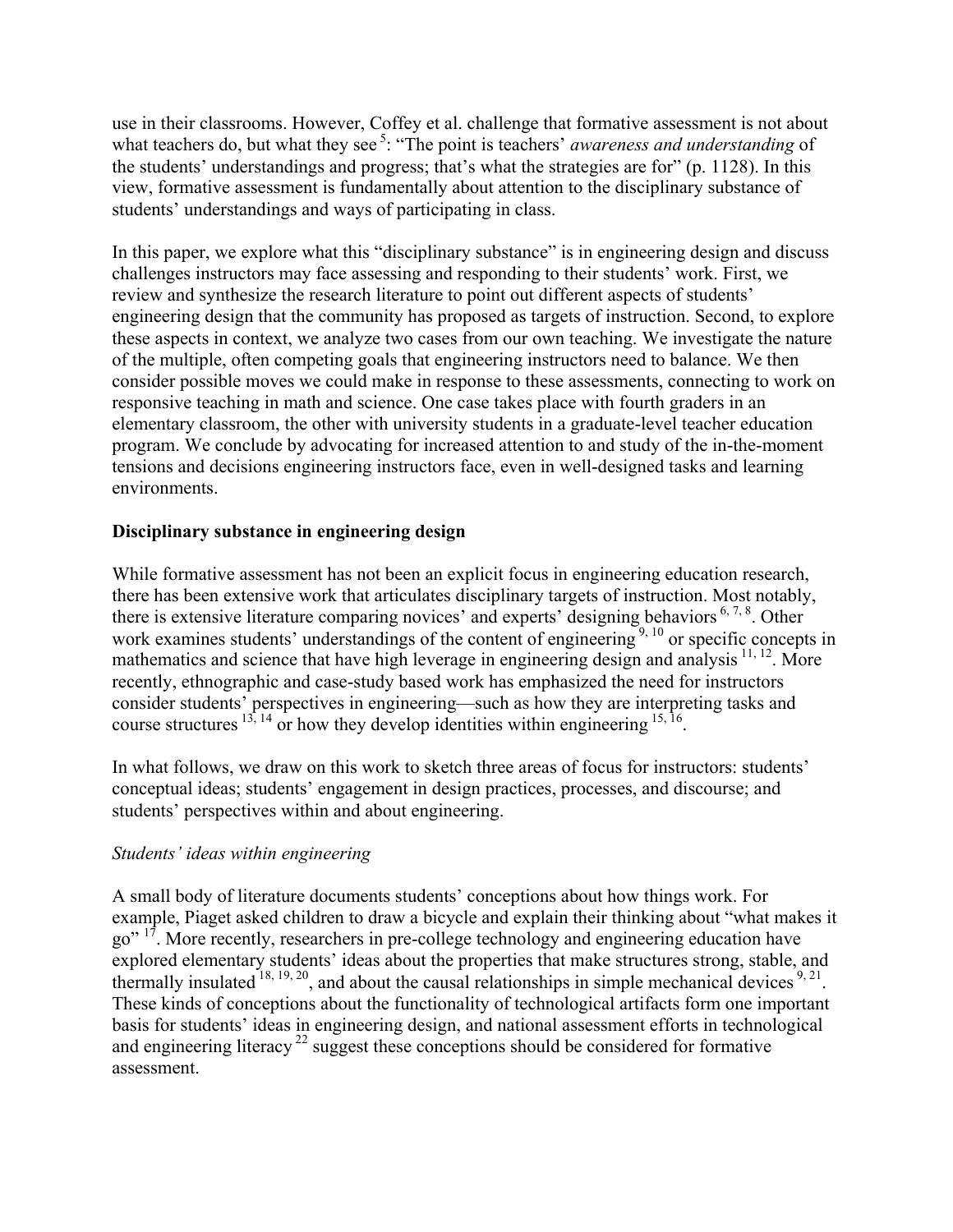More extensive recent work, however, examines the scientific and mathematical ideas that students draw on and develop within engineering learning contexts. The Learning by Design (LbD) middle-school curriculum study looked for student reasoning about a wide range of scientific phenomena as they collaboratively solved weeks-long design challenges  $^{23}$ . An elementary school curriculum development study based on the LbD framework similarly examined elementary students' science ideas as they designed and tested musical instruments, model houses, people-movers, and robotic animal models  $24$ . Curriculum efficacy studies of the *Engineering Is Elementary* program also look for students to make progress in science content knowledge  $^{25}$ . Earlier work featured in-depth case studies of scientific sense-making in design contexts, such as Roth's investigation of fourth and fifth graders' reasoning about mechanical advantage as they created lifting machines and Penner et al's study of reasoning about force and motion in an elementary school biomechanics design project  $26, 27$ .

At the college level, engineering education researchers have argued for instructors to pay close attention to students' conceptual knowledge in areas that are fundamental, yet surprisingly challenging for college student reasoning, such as relationships between basic quantities in mechanics (motions, forces) and the thermal sciences (heat, energy, temperature)  $^{10}$ . Research programs at the college level have also called for greater attention to engineering students' mathematical models of engineering scenarios. Carefully designed "model-eliciting activities" have been recommended as opportunities to assess and strengthen students' capacities for mathematical modeling in the context of engineering design or analysis  $28$ . Versions of modeleliciting activities have also been explored at the K-12 level as an approach to drawing out mathematical thinking during robotics engineering tasks<sup>29</sup>.

Synthesizing these areas of study, we argue that one area of formative assessment involves instructors attending to and assessing their students' *ideas* within engineering.

#### *Design practices, discourses, and processes*

By documenting patterns in how novices and experts differ in their approach to engineering design problems, the research literature on design processes and practices promotes productive areas for instructors' attention. Because design is a social process influenced by many cues from the local context, different engineering designers with similar expertise may approach the same design problem in a variety of ways  $\frac{30}{3}$ . Yet looking at the design practice literature as a whole, we see that engineers increasingly make well-informed design decisions at all stages of their design processes as they gain more experience  $6, 7, 31, 32$ . Crismond and Adams' meta-analysis of informed designer practices confirms this conclusion <sup>8</sup> .

Research on the discourse practices of engineering designers reveals that there are also discipline-specific ways in which engineers interact and communicate with each other  $33$ . Engineers on design teams must continuously negotiate uncertainty between team members, competing design criteria and constraints, and alternative analyses of design scenarios <sup>34, 35, 36</sup>. They rely on multiple modes of external representation to instantiate design ideas and analytical results <sup>37, 38, 39</sup>. Furthermore, they must learn strategies for making decision decisions as a team <sup>40</sup>. Engineers in both industry and academia have called for college engineering programs to provide more intentional instruction in teamwork processes <sup>41</sup>.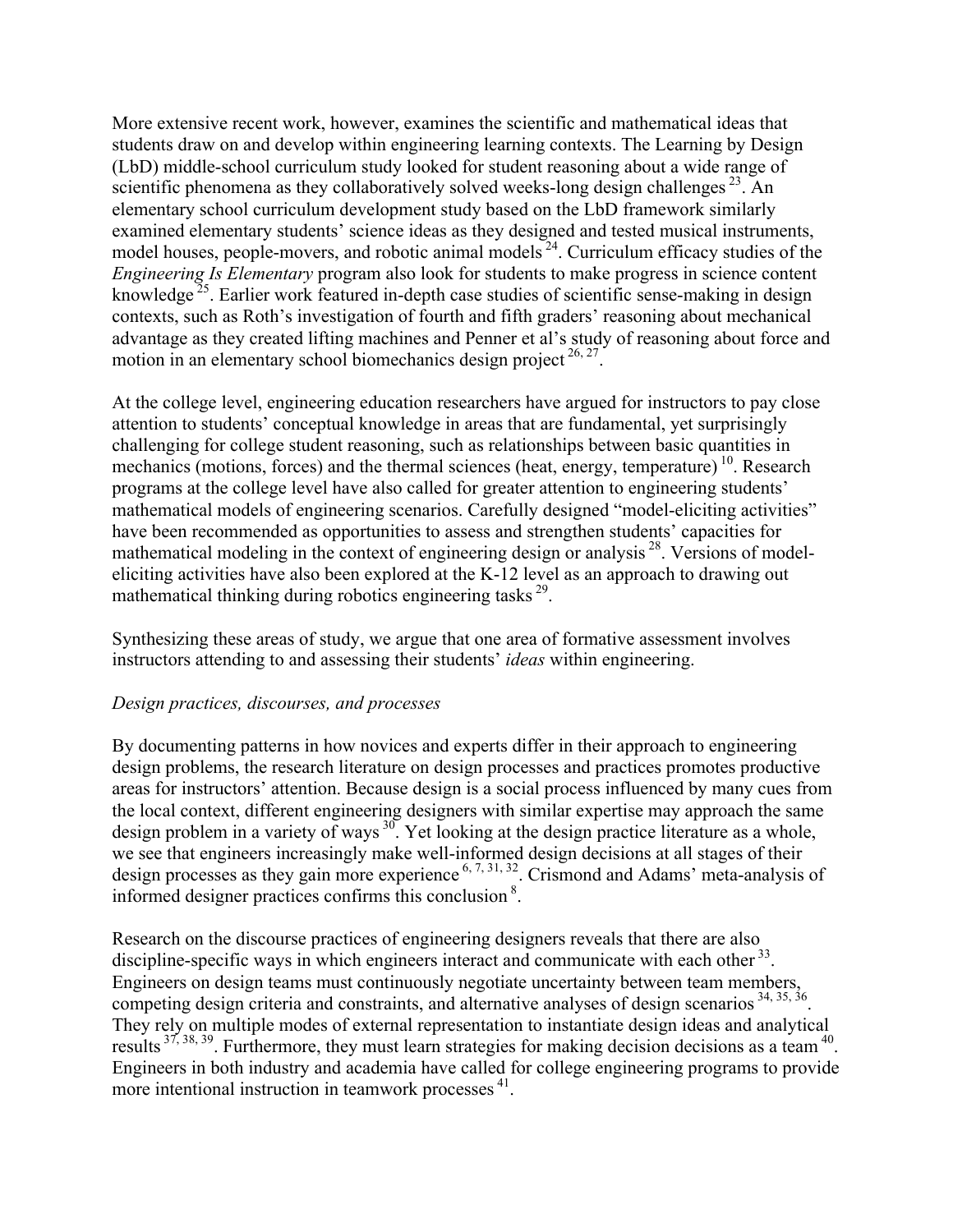Taken as a whole, this body of literature centers on students' *processes* of engineering design. This represents another important area for instructors' assessment: how are students talking and acting in ways that reflect expert design practice and support their engineering.

## *Students' perspectives within and about engineering design*

A third line of research in engineering education explores students' perspectives within and about learning engineering design. Some of this research examines student perspectives based on evidence gathered *in situ* as students work on engineering design tasks. Researchers draw on the notion of framing 42, 43, 44 and emphasize the importance of examining how students interpret and coordinate different perspectives of the design tasks  $\frac{13, 14, 45}{2}$ . For example, McCormick's recent work emphasizes the importance of students' interpreting design tasks in classrooms to consider how the design will be used, how to meet classroom expectations, and how to manufacture a prototype 13. Other researchers in this area gather evidence from interviews, surveys, and other sources outside of design tasks themselves to characterize what it means for students to see (or not see) themselves or peers as taking on an engineering identity  $^{15, 46, 47}$ . One recommendation is for engineering educators to adopt a "three-dimensional" view of engineering learning that involves not only "disciplinary knowledge" (of ideas and processes) but also "identification" and "
navigation"<sup>16</sup>.

We connect these different research strands to highlight the need for teachers' attention to their students' *perspectives* within and about engineering.

## **Tensions in assessing students' engineering**

If formative assessment is fundamentally about attention to the disciplinary substance of students' understandings and ways of participating, then we argue that in teaching engineering design, formative assessment must focus on these three areas - ideas, processes, and perspectives. However, this involves complex and dynamic attention by instructors to what their students are thinking and doing. Instructors may find that what they need to do to support student progress in one area has the potential to interfere with progress in another area. In this way responding to the disciplinary substance of students' engineering design work can be filled with dilemmas. Instructors have to grapple with different objectives that arise, often in-the-moment, and make decisions about what aspects of engineering design they want to support. For instance, when looking to support students' engineering design processes, instructors may notice that their beginning designers are not gathering as much information about a design problem as more experienced designers would  $^{7, 14}$ . Therefore, when deciding how to respond to students' work, instructors have to balance supporting their students to richly define the problem, while also helping them progress through the design process and not get "stuck" in problem scoping. Similarly, when formatively assessing across the *perspectives* and *ideas* categories, instructors might need to balance supporting their students' feelings of competence and seeing themselves as engineers, while also challenging them to develop new ideas about mechanisms and functionality. This can lead to tension: if instructors lean too much toward supporting productive engineering perspectives they may miss crucial opportunities to develop students' mechanistic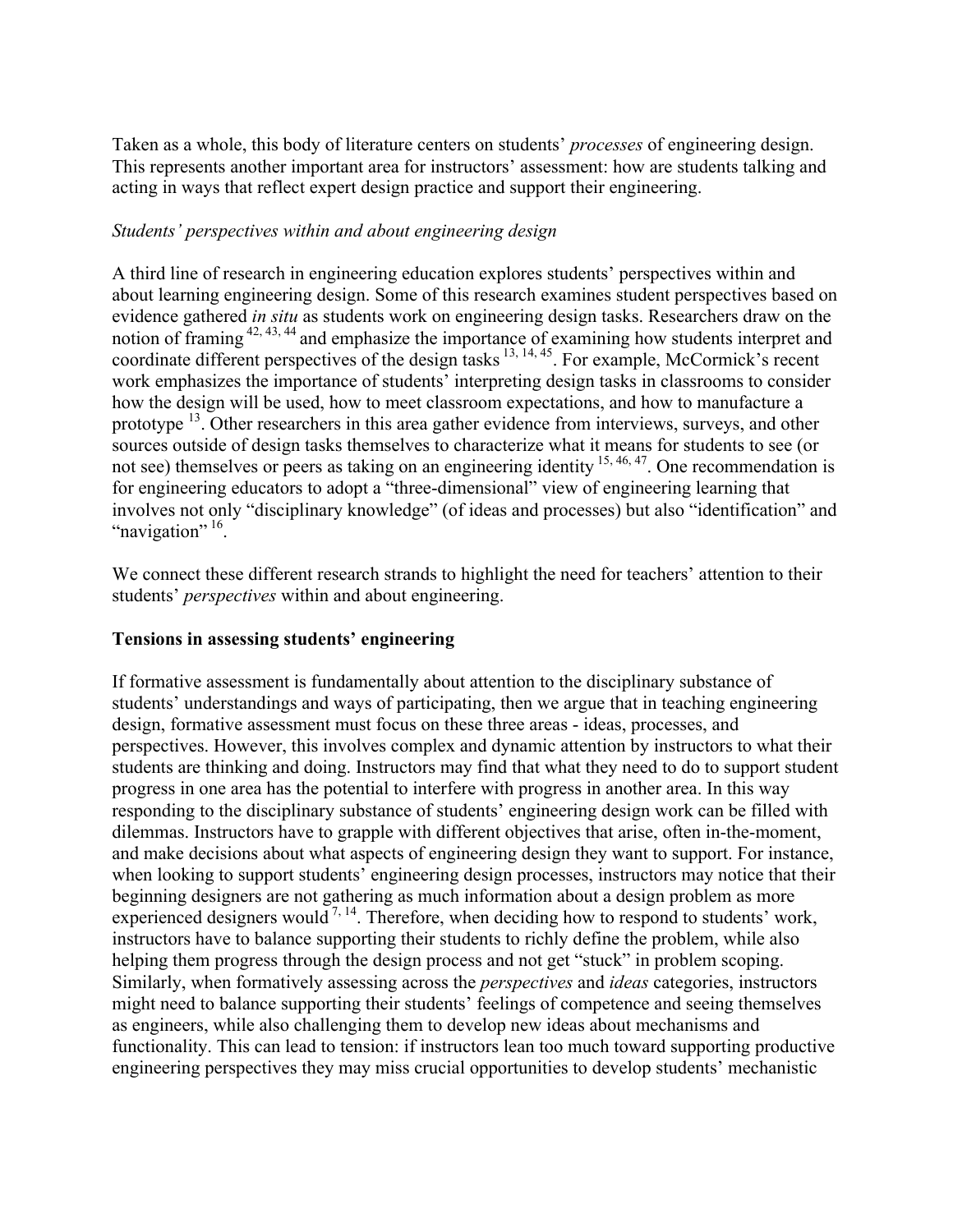reasoning about how technological artifacts function. Likewise, focusing on students' arriving at particular ideas might shut down students' participation and feelings of competence.

These types of challenges that instructors face are not exclusive to engineering design. In fact, in mathematics and science, the growing field of *responsive teaching* centers on the notion that instructors navigate myriad "instructional tensions" as they base their pedagogical moves on the disciplinary substance of what their students are saying and doing. For instance, in a seminal piece of the responsive teaching literature, Ball described dilemmas that emerged when teaching elementary mathematics in ways authentic to disciplinary practices<sup>48</sup>. In one episode a student, Sean, proposed that the number six was both even and odd because it contained "three twos." Ball described how she felt conflicted between respecting Sean's mathematical thinking--he was looking for patterns, developing definitions, and arguing for his ideas--and helping students learn conventional ideas about even and odd numbers. Similarly, Chazan described tensions he faced when leading a discussion his Algebra 1 class <sup>49</sup>. The students had been solving a problem about computing employees' average monetary bonus, when an argument emerged around whether to include the employee that did not get a bonus. Chazan recounted that he was excited to see his students sharing their ideas, listening to one another, and drawing on their own experiences, but was uneasy about how to assist them in resolving their disagreement in a mathematical way that would help them develop confidence in their abilities. In science, Hammer described tensions he experienced when teaching a high school physics course  $50$ . In one episode, for instance, he described feeling torn between wanting to support students who had been reluctant to participate while also wanting to help students learn what materials do or do not conduct electricity. Lampert described how teaching involves managing multiple, contradictory aims. She presented a view of teaching as managing "pedagogical dilemmas": Teachers are constantly dealing with ambiguity and contradictions <sup>51</sup>.

In our research we explore the challenges of assessing and responding to ideas, processes, and perspectives in engineering design. In particular, we analyze dilemmas faced in balancing different objectives that may emerge and then in figuring out how to respond. We draw on the framework of responsive teaching to label these dilemmas as "instructional tensions"  $52$ .

In the study we present here, we follow in the tradition of closely examining our own teaching to explore "instructional tensions" when assessing and responding to students' engineering design. In particular, we ask:

- 1) During the moment-to-moment trajectory of an engineering design teaching experience, how might we formatively assess what our students are thinking and doing in terms of *ideas*, *processes*, and *perspectives* in engineering design?
- 2) What dilemmas or tensions emerge in our engineering design teaching?

## **Methods: Examining episodes of our own teaching**

In our teaching, we often videotape our interactions with students, both for our research on teaching and learning engineering design and to allow us to reflect on our teaching practice. For this paper, we selected moments from the first two authors' teaching in which they had noted or experienced dilemmas when figuring out what the students were doing and deciding what to do next. In these episodes, there was a great deal of student thinking on display, which provided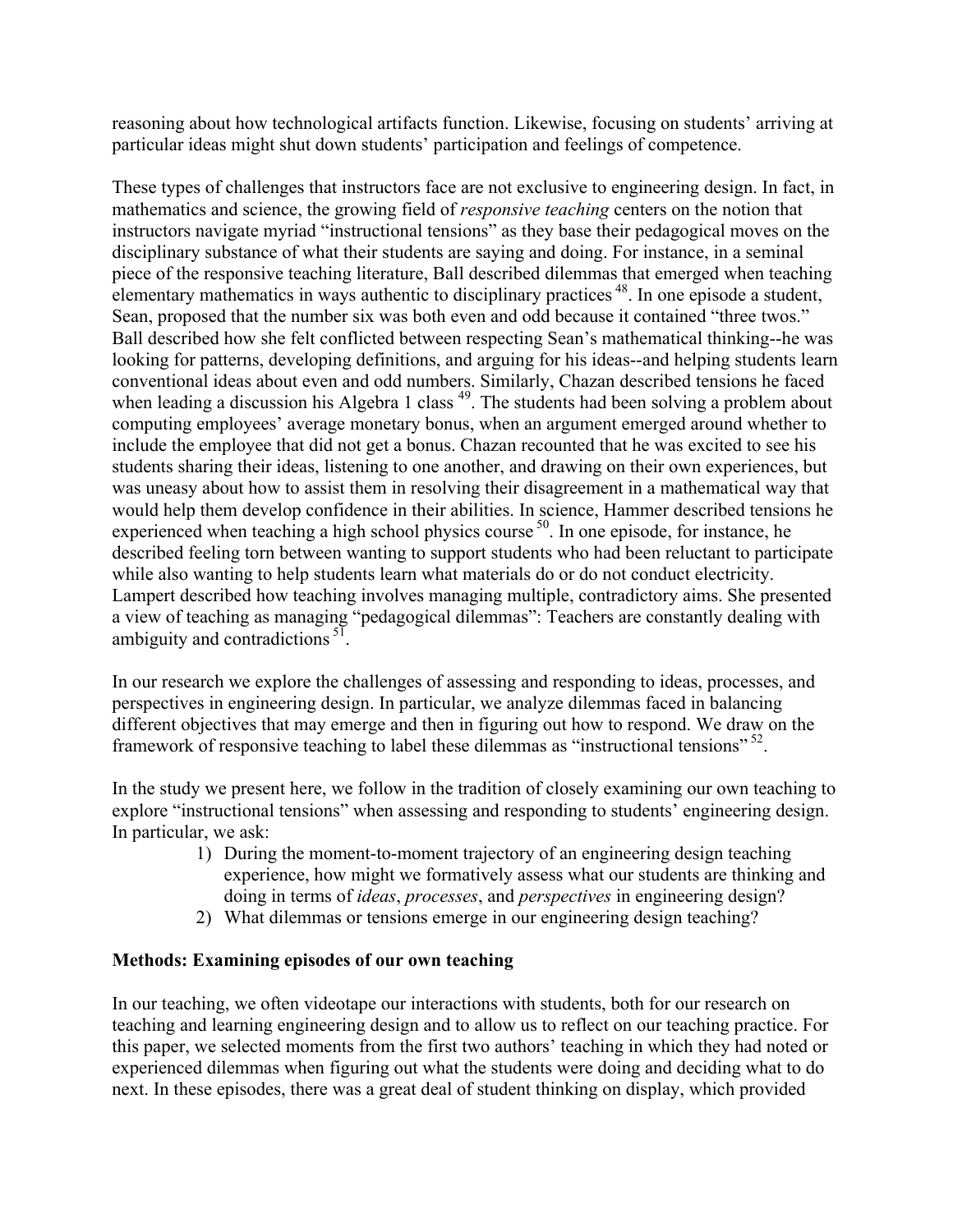opportunities for us to closely examine students' engineering design work and inform our thinking about teaching practice. Notably, we did not select these episodes to be examples of "good" or "bad" teaching: These episodes stood out to us primarily because of their messiness.

We watched each videotaped episode several times, individually, with each other, and with other engineering educators and researchers. These viewings allowed us to refresh our memory of what took place so we could recount what we were thinking in the moment and why we experienced uncertainty. By watching with others, we also noticed new things about what the students were saying and doing, providing new insight into their work and the dilemmas we faced as teachers.

For each episode, we wrote a first-person narrative describing what we were noticing and considering in the moment. Next, we drew on the three areas of formative assessment for engineering design—ideas, processes, and perspectives—to re-examine what the students were doing that was productive for their learning and what could be problematic. From this analysis we highlighted tensions that we see (and may have tacitly experienced) in these moments. We then considered alternative moves or paths we could have taken in our teaching, anticipating how the students may have responded and what trade-offs we may have faced.

Both episodes took place during units designed and facilitated as part of the Novel Engineering research program  $^{53}$ , an instructional approach to teaching engineering design in which design challenges are based on classroom literature, such as stories, novels, and nonfiction texts. The characters in the book become the students' clients, and the students build prototypes to solve problems faced by the characters. The students consider both the constraints and personalities of the characters, and what they can physically build in the own classroom.

## **Jessica's Episode: Building a structure to keep cool under the hot sun**

#### *Introduction*

This case describes tensions I (Jessica, the second author) faced when considering learning goals both within engineering design and between engineering and science. This episode came from my interactions with a pair of fifth-grade girls, Caroline and Amelia, who were designing a shelter that could stay cool in the sun. This project was a part of a Novel Engineering unit<sup>53</sup> around *The Swiss Family Robinson*. Their class had read an excerpt from the book about how the stranded family first built a shelter on the beach, which got too hot in the sun. The students then had one day to design, build, and test a prototype of a new and improved shelter, using recycled and everyday materials such as shoeboxes, cotton balls, aluminum foil, tape, paper, and felt.

I was not the primary teacher for this project; I had come in to help for the day and videotape the students' work for our research on elementary students' engineering design. I was familiar with many of the students, as they had participated in Novel Engineering units the prior year. In particular, I remembered Caroline and Amelia, who had been paired together previously. In their earlier project in 4th grade, the girls had engaged in extensive brainstorming and made detailed drawings of their design, but spent too much time planning. When they finally started building, their classmates had taken many of the materials they wanted and they ran out of time to finish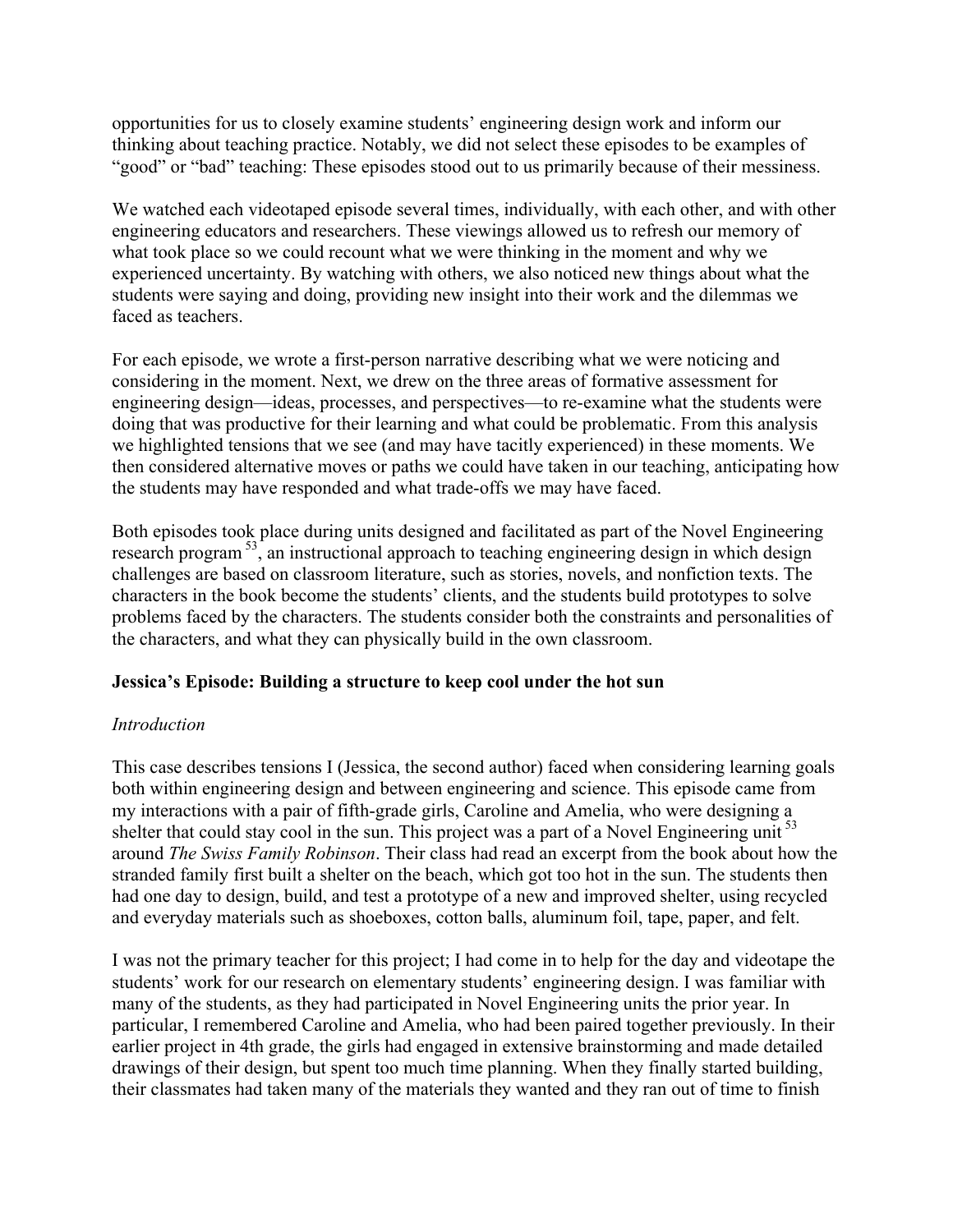their prototype. When they presented their unfinished project to their classmates, they were clearly upset and discouraged.

#### *Narrative*

When I came up to the girls during this project, I was curious to see how they were doing—in terms of their attitudes, but also what they had taken away from their earlier experiences.

| Jessica:<br>Caroline: | How's it going girls?<br>Good.                                                                                                                                                                            |
|-----------------------|-----------------------------------------------------------------------------------------------------------------------------------------------------------------------------------------------------------|
| Author:               | Yeah? Did you get all the materials you wanted this time<br>around?                                                                                                                                       |
|                       |                                                                                                                                                                                                           |
| Amelia:               | Yeah.                                                                                                                                                                                                     |
| Jessica: Yeah?        |                                                                                                                                                                                                           |
|                       | Caroline: We haven't had to go back once!                                                                                                                                                                 |
| Jessica:              | Haven't had to go back once, well that's good. So what's<br>your design, can you tell me all about it?                                                                                                    |
| Caroline:             | [inaudible] So felt [keeps you] very warm, but that<br>reflects up any heat as well. Felt also reflects back cold<br>as well. And I remember that cold air is less thick than<br>heat, warm air.          |
| Jessica:              | Cold air is less thick than warm air?                                                                                                                                                                     |
| Caroline:             | So we have a little chimney for the cold air to come in,<br>but it'll be clogged up halfway with this stuff that's<br>spread out so that the more cold air would be coming in<br>than the warm air would. |

I first noticed that the girls seemed to be in much better spirits than they were during their last project. First, they were working collaboratively and had already started building. Caroline seemed proud that they not only had what they needed, but had gotten enough materials so they didn't have to go back for more.

When I asked them about their design, Caroline started by talking about the ideas that motivated their design. She quickly outlined several ideas to me, and given the noise in the room I remember having a hard time keeping track of them all. The two ideas I did hear (and the camera caught) were about the reflective properties of felt and the thickness of cold and warm air. Neither idea was very clear to me at the time. When I asked what she meant by cold air being less "thick," Caroline described how they were using that idea for their design. They were going to spread out cotton balls in the chimney to act as a filter that would only allow in cold air. I remember being confused about how she was thinking of the movement of hot and cold air in her design, so asked for more details:

```
Author: This is a really cool idea and I want to make sure I 
           understand it. So you have the-
[camera is moved closer]
Caroline: And heat ri-
Amelia: And that way, and also it'll go out-
Caroline: And heat rises, so-
Author: Heat rises, so that's why you have the chimney on top? So 
           heat air will go out this way and cold air will come in 
           that way.
```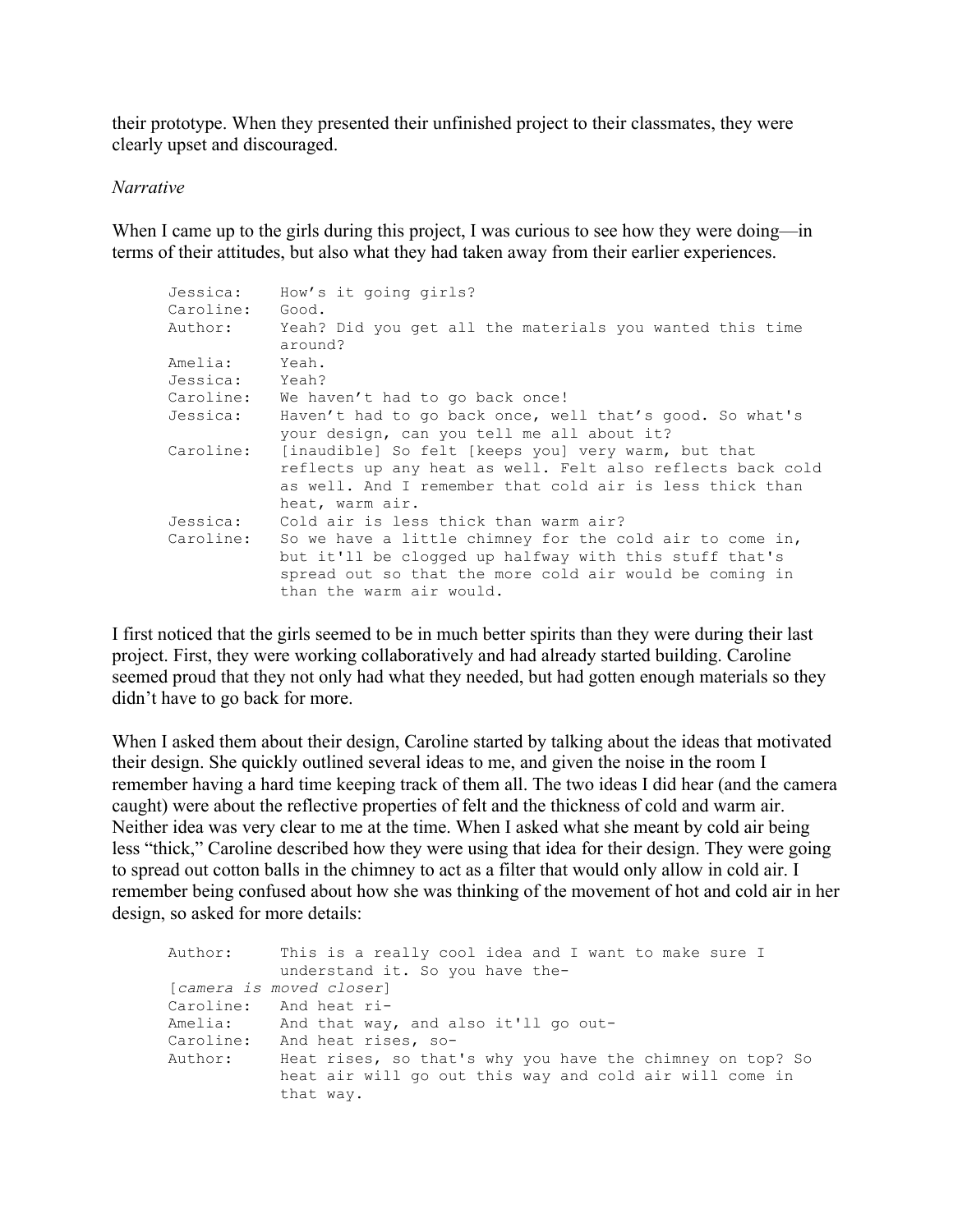| Caroline:            | Cause heat air, I mean, well, cold goes down and heat goes<br>up.                                                                                                                         |
|----------------------|-------------------------------------------------------------------------------------------------------------------------------------------------------------------------------------------|
| Author:              | Cold goes down, heat goes up. So this is a way to have a<br>like, little path for them go [hand gestures]. And so, why<br>do you have the cotton stuff on top of here?                    |
| Caroline:            | That's for insulation, just to make sure the air doesn't<br>get through. I know, like, cause that's what you'd have to<br>have, if this was made out of sticks like it's<br>representing. |
| Author:<br>Caroline: | This is sticks, not-<br>This is supposed to be like tons of sticks and stuff, so.                                                                                                         |

The girls then introduced another idea underlying their design: Heat rises and cold goes down. Based on the girls' gestures, I connected their idea to the chimney feature of their design. I also noted that they had more of the spread-out cotton on the top of the shoebox. While in the chimney she seemed to claim that the cotton would differentially filter hot and cold air, Caroline now labels it as insulation that will prevent all air from going through the holes in the shoebox. She then refers to another aspect of their design: While they are using a shoebox for their prototype, they modified it so that it would reflect the features of an actual structure to be built in the setting.

| Author:   | OK. Um, and you were saying something about- where's the    |
|-----------|-------------------------------------------------------------|
|           | felt going to go? It's on the bottom?                       |
| Caroline: | Felt, there's some-                                         |
| Amelia:   | There's some on the bottom. We might do it on the side too, |
|           | so it's hard harder for the heat [unclear]                  |
| Caroline: | We also put some felt on our door so that the heat wouldn't |
|           | get through the cracks We don't want the cold air since     |
|           | it's less dense to get out the cracks. And we want the heat |
|           | air to go up there.                                         |
| Author:   | You said cold air is less dense, so                         |
| Caroline: | So it can fit through smaller things.                       |
| Author:   | It can fit through smaller things. And so that's, so where  |
|           | do you have, where do you use that idea?                    |
| Caroline: | Well there's lots of things we've learned since we were a   |
|           | little kids, about how air-                                 |
| Amelia:   | [unclear] We are going to put holes, going to stick holes   |
|           | in the roof, holes. But we'll have this here, so it'll be   |
|           | harder for the heat to go through that.                     |
| Caroline: | Yeah to come in and then the cold air can go down. So cold  |
|           | air sinks, hot air rises.                                   |
| Author:   | Gotcha. So you have two ideas that you're using, cold air   |
|           | sinks hot air rises, and cold air is less dense than so it  |
|           | can fit through smaller things.                             |
| Author:   | Awesome. And then you said something about the heat         |
|           | reflecting both? Or the felt reflecting both?               |
| Caroline: | Well the felt is supposed to keep the heat down, so heat    |
|           | will be down instead of up, and that's what fe- like felt   |
|           | blankets and stuff that keep the heat down onto you instead |
|           | $of -$                                                      |
| Author:   | Yeah yeah yeah.                                             |
|           |                                                             |

Felt played a key role in their design. They had it lining the bottom of their shoebox and Caroline talked about also putting it on the door to keep the heat and cold from going through the cracks.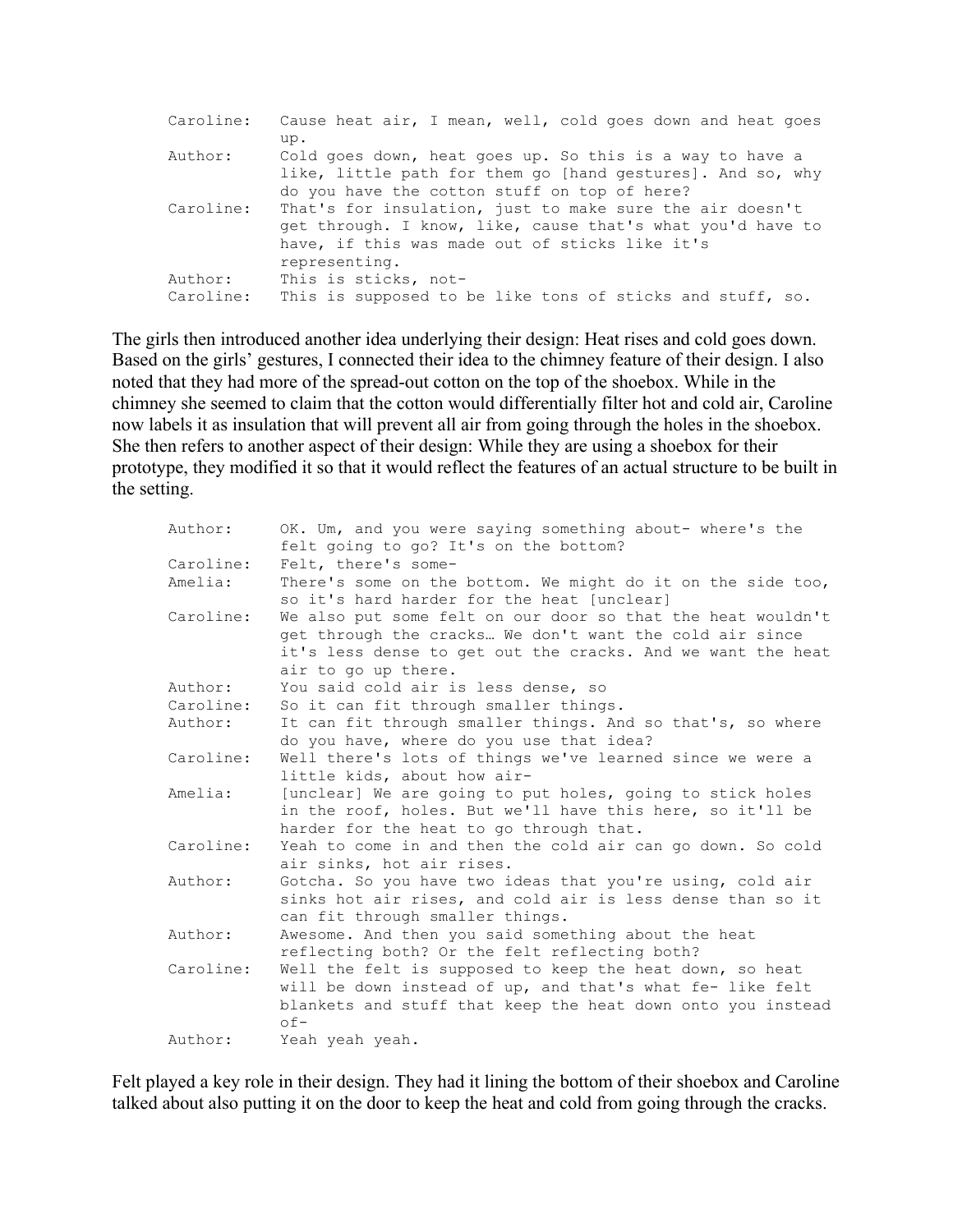These two different uses were connected to different scientific ideas. First, the felt on the door covered the cracks, which Caroline claimed will help keep the heat from coming in and the cold air from leaving. At this point, she seemed to pose another scientific idea: cold air is less dense, "so it can fit through smaller things." I remember not understanding what she meant by "dense." Did this idea contradict her earlier idea that hot air rises? Was this connected to her earlier idea that cold air was less thick than hot air?

Caroline also talked about felt reflecting heat and cold. I appreciated that she gave me the example of a blanket to describe how felt can keep the heat down on you when you're wrapped in a blanket. However, I didn't understand why she then had felt on the bottom of their shoebox. They would be testing their design with a heat lamp held on top of their prototype, so it wasn't clear what role the felt would play in their design. Perhaps it was there to represent how their prototype would be used on a beach and the felt would reflect back heat from the hot sand?

### *Considerations in the moment (and later)*

Caroline and Amelia had such a negative experience in their first project that I was thrilled to see them having a more positive experience this time and feeling capable in using their ideas and building an effective design.

Furthermore, the girls seemed to have a better sense of the design process than they did during their first project. They spent some time brainstorming and drawing their design ideas, but they also made sure they had enough time to gather materials and realize their ideas. They also referred to the fact that their project was "representing" a solution, offering evidence that they saw it as a prototype for a structure that could be built and used in the setting of the book. I was also encouraged by how they were making principled decisions about their design based on their understandings of the world. They talked about each feature of their design in relation to a scientific idea about heat, including how it moves and interacts with other materials.

While there were clearly productive aspects of their engineering, I also had concerns. There seemed to be multiple features to their design functionality: 1) the chimney to channel the heat out the top, 2) materials that could filter between hot and cold air, and 3) felt reflecting heat back. However, some of these features seemed to conflict. For example, if the spread-out cotton was designed to prevent hot air from passing through, then wouldn't the cotton in the chimney prevent hot air from escaping? Furthermore, since they were implementing these different features all together, it didn't seem that they would be able to really identify the features of their design that were successful. They didn't seem to be thinking systematically about testing and refining their solution.

Alongside my considerations of their engineering design, I was also curious about their scientific ideas. I wanted to know more about what they meant by cold air being less thick or dense than hot air. I can imagine that they were drawing on their experiences from hot, humid summers in the Northeast or being in the cold, "thin" air in the mountains. Caroline also claimed that heat rises and cold sinks—how did that mesh with her other idea about cold air being thinner and less dense? Lastly, I appreciated that they were thinking about how heat interacts with objects, such as felt reflecting back heat. These ideas seemed to have some productive seeds for concepts in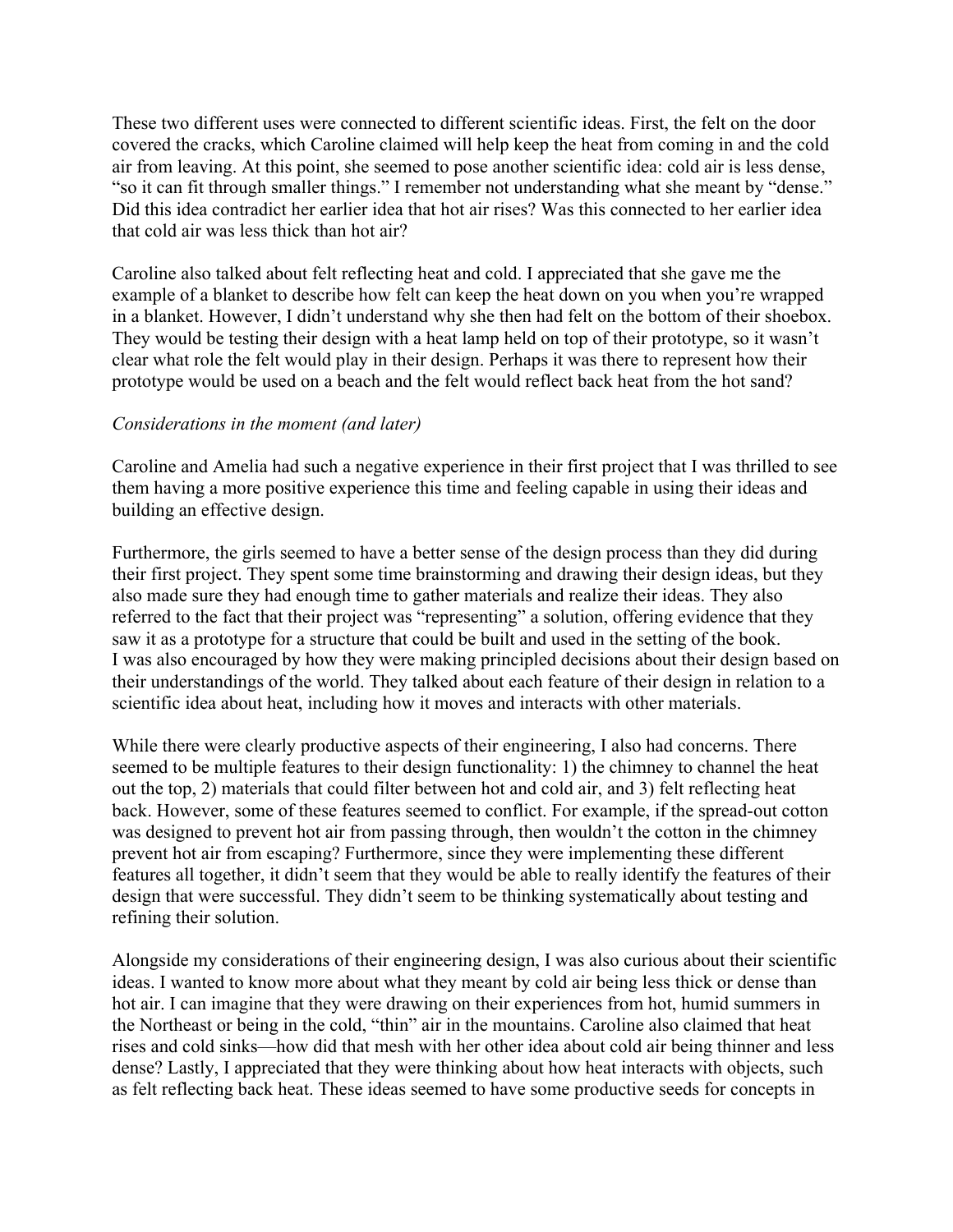thermodynamics: heat can flow from one object to another and that objects can prevent this flow. They also show some beginnings of mechanistic reasoning, namely in Caroline's example of how a blanket reflects heat. However, as a scientist, I wanted them to better articulate how they were thinking about heat flow, such as why hot or cold air would slip through the cracks of their design and what happens when an object reflects heat. I also wondered about how to help them refine their ideas to be more in line with science content objectives around heat transfer.

### *What to do next?*

Although I was not the primary teacher, I remember feeling conflicted about what to do next. I could see pursuing multiple avenues to support their design, such as encouraging them to independently test the different features of their design or asking them to draw out how they each worked. I could also imagine supporting their scientific work, perhaps by asking them to write about how heat flows or asking them to draw how heat moves through their design. However, by interrupting their building, I might keep them from finishing their design and experiencing the full design process—something they didn't get to do in their last project. I could also let them continue building and check back after they had finished, but I questioned whether there would be time to return to these issues. In the end, I hoped that letting them continue to build might leave opportunities for them to discuss and refine their ideas—about both engineering design and science—and would better support them in seeing themselves as capable in doing engineering.

### **Kristen's Episode: Coming to consensus on furniture design**

#### *Introduction*

This case describes instructional tensions I (Kristen, the first author) felt between supporting a class's stable framing as an engineering design community and pressing for students to try out particular engineering design practices. The episode took place during a science methods course for graduate students in an elementary teacher education program at a large public university. All but one or two of the 27 students had taken minimal science coursework in college, and none had prior engineering coursework or experience.

The course had traditionally focused only on learning to support scientific inquiry in the elementary classroom, but I had added a module on engineering design. It included three design tasks based on works of literature. For the task in this episode, the students had read excerpts from *Tales of a 4th Grade Nothing*, in which the main character finds some of his precious belongings wrecked by his two-year-old brother. The challenge I posed was to design a piece or set of "older sibling's" furniture that would help the older brother protect his belongings from his younger brother while at the same time be appealing to their parents.

In an earlier design task, the students had worked in small groups to identify, scope, and prototype solutions to problems faced by a historical figure featured in a non-fiction biographical text. I wanted this activity to illustrate a different version of literature-based engineering. First, we identified the design problem in a work of fiction rather than in a historical biography. Second, the particular problem statement was initially framed by me, the instructor, instead of by the students. Third, I positioned the whole class as a large team tasked with making a single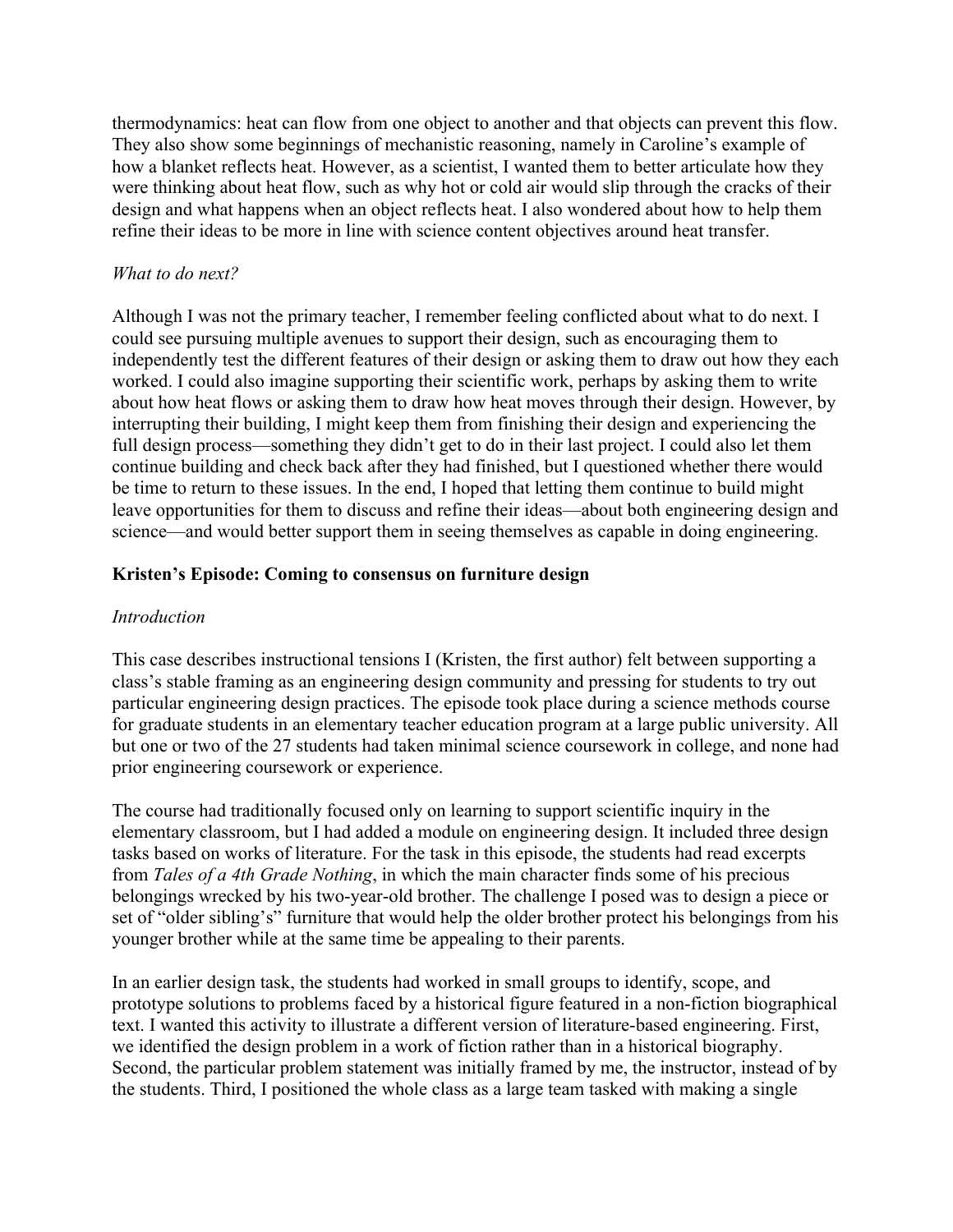design recommendation to a (fictitious) furniture company, although I had the students first work in small groups to design draft solutions to pitch to the whole class. I told the students that they should think of themselves as a design company, and by the end of the class period they would need to decide on one solution to offer to the client.

### *Narrative*

After I presented the furniture design problem statement, I assigned the students to four small groups and they got to work preparing to "pitch" a design idea to the whole class. I made a cart of prototyping materials available during this time but did not require three-dimensional models. After 25 minutes of group work, each group pitched their solution proposal to the rest of their peers. In their pitches, they displayed large posters and sticky note configurations, but no physical prototypes. I took notes on the board about the four proposals, which included a wallmounted "3-in-1 shelf," a "discovery desk" with compartment for protecting belongings and a chalkboard desktop, a lockable toy chest camouflaged as a room decoration, and a bed with alarmed secret compartments accessible by key code. Students asked clarification questions after each pitch.

In the students' small-group work and presentations to the class, I noticed they were thinking divergently with ideas ranging from entirely new pieces of furniture to adaptations of traditional pieces. I also saw them communicating their design ideas to each other through speech, text, and drawings. I anticipated a lively whole-class discussion about which proposal best met the criteria and constraints set out for the design problem. This episode picks up at the beginning of our whole-class conversation.

Bethany immediately raised her hand to say that she thought a lock feature should be excluded from the design.

| Author:  | What are people thinking? Anyone want to make an argument<br>for why one of these should be what we pursue? Or why<br>there's some combination of um, proposals that we could<br>pursue? Bethany.                                                                                                                                                                                                                                                                                                               |
|----------|-----------------------------------------------------------------------------------------------------------------------------------------------------------------------------------------------------------------------------------------------------------------------------------------------------------------------------------------------------------------------------------------------------------------------------------------------------------------------------------------------------------------|
| Bethany: | This could be wildly unpopular, but I personally, I don't<br>have kids, but I can't imagine wanting to buy my kids<br>something that has any kind of combination lock, or actual<br>lock, because I don't want to be encouraging them to hide<br>things from me, but I also don't want to be demanding that<br>they give me the password and crossing the lines of<br>privacy. So, that's one of the things we talked about, and<br>we threw out the idea of a lock for, of an actual lock, for<br>that reason. |
| Author:  | Okay. Okay, cuz you were, right, you suggested -                                                                                                                                                                                                                                                                                                                                                                                                                                                                |
| Bethany: | I just don't think that the kind of parents shopping at<br>Pottery Barn or whatever are gonna be encouraging their<br>kids to be locking their stuff up from them.                                                                                                                                                                                                                                                                                                                                              |
| Author:  | Okay, so you're thinking about the-                                                                                                                                                                                                                                                                                                                                                                                                                                                                             |
| Bethany: | So maybe in a sales pitch, kind of-                                                                                                                                                                                                                                                                                                                                                                                                                                                                             |
| Author:  | [Inaudible]                                                                                                                                                                                                                                                                                                                                                                                                                                                                                                     |
| Bethany: | Yeah.                                                                                                                                                                                                                                                                                                                                                                                                                                                                                                           |
| Author:  | Okay, okay. Flor.                                                                                                                                                                                                                                                                                                                                                                                                                                                                                               |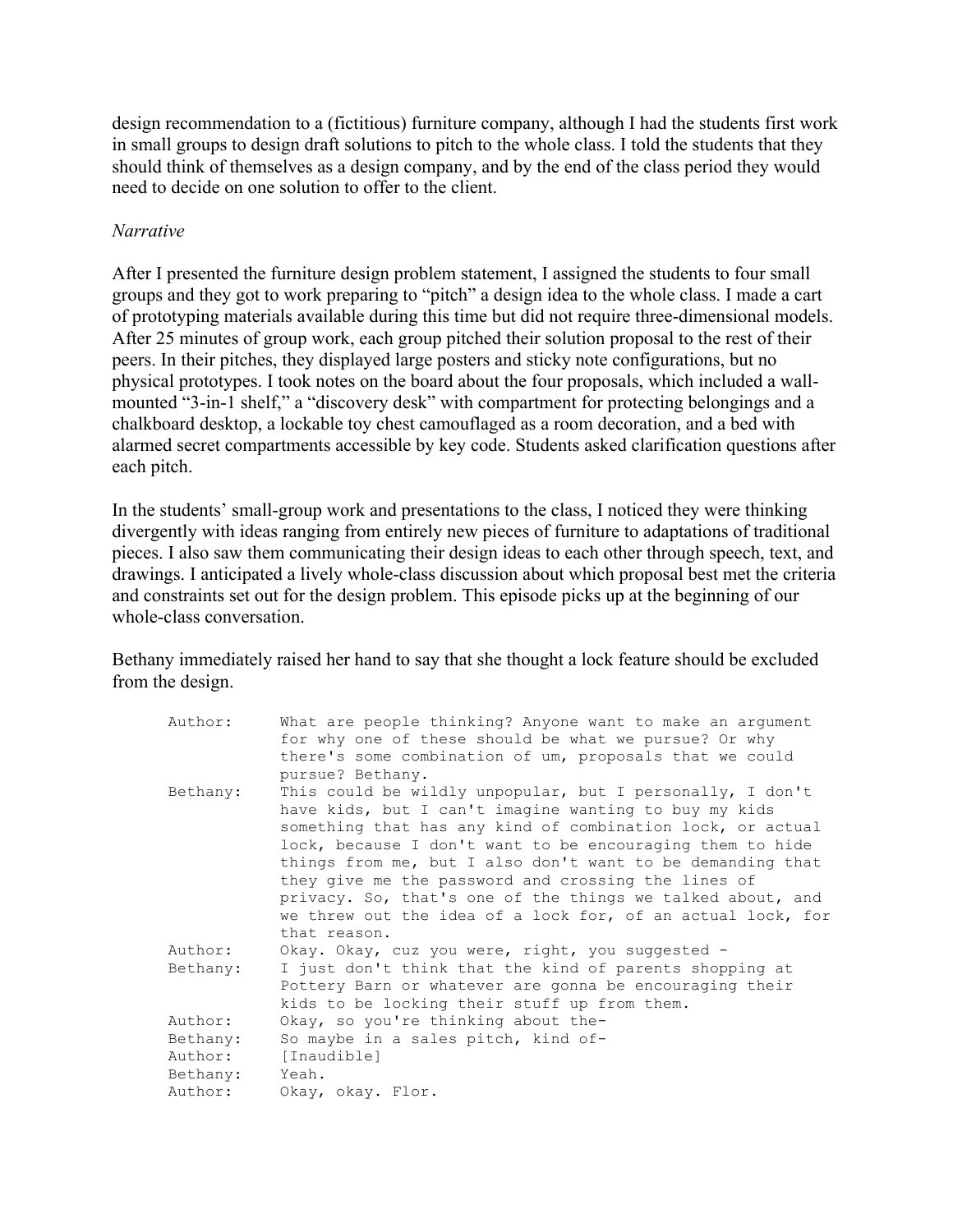Flor: You know, I'm thinking more, a combination to keep the younger siblings out, not necessarily that the parents won't have the combination. So I would keep those ideas in, you know what I mean, like so if the child had like three shapes, let's say he had square, circle, triangle… The parent could always say, you pick a code that you and I know, but your little brother or little sister wouldn't know the code.

Bethany thought the lock would enable the older sibling to hide things from their parents, and that parents wouldn't want them to have that capability. Flor clarified that the lock would be simple and that parents would have the combination. I noticed that Bethany was considering the viewpoint of a specific potential user (a Pottery Barn shopper) and using that insight to argue against a particular design. I saw Flor listening to the critique and addressing Bethany's interpretation of her group's proposal. And I was aware during this exchange that Bethany strained to face Flor so they could talk and gesture to each other rather than to me.

Next, another student from Flor's group, Deanna, turned to Bethany to voice her own response to the critique.

| Author:  | Okay, Deanna.                                                                                                                                                                                                                                                                                                                                                                                                                                                                              |
|----------|--------------------------------------------------------------------------------------------------------------------------------------------------------------------------------------------------------------------------------------------------------------------------------------------------------------------------------------------------------------------------------------------------------------------------------------------------------------------------------------------|
| Deanna:  | I just, that was such an interesting point, I never thought<br>of that. [Turning towards Bethany] I totally see where<br>you're coming from, but also growing up, like you had<br>diaries that had like little locks with keys, and it is<br>kind of good, little relationsh-, it makes that older<br>sibling like feel like, okay, my mom knows that my things<br>are special to me and wanna, you know, I feel a little bit<br>older, I have my own little lock so [points toward Flor], |
|          | it's so, yeah. But I didn't [points toward Bethany], it's<br>interesting cuz I didn't -                                                                                                                                                                                                                                                                                                                                                                                                    |
| Bethany: | [Turning to look at Deanna] I just think there's a<br>difference between a diary or like, you know, a little box,<br>versus a desk, or something, you know what I mean?                                                                                                                                                                                                                                                                                                                    |
| Deanna:  | $Mm-hm$ .                                                                                                                                                                                                                                                                                                                                                                                                                                                                                  |
| Flor:    | Yeah, I think that's why we said that parents should know a<br>reset because -                                                                                                                                                                                                                                                                                                                                                                                                             |
| Bethany: | Yeah. Yeah, that's good, yeah.                                                                                                                                                                                                                                                                                                                                                                                                                                                             |
| Flor:    | We thought about that, the parents can reset it if they<br>wanna qet in.                                                                                                                                                                                                                                                                                                                                                                                                                   |
| Deanna:  | Yeah, the parent has like, the button.                                                                                                                                                                                                                                                                                                                                                                                                                                                     |

Deanna acknowledged Bethany's opinion about the lock but then suggested she consider its potential for making the older sibling feel special for being more responsible than the younger sibling. Bethany pressed her point by saying a piece of furniture was quite different from a diary, and Flor made another clarification – that parents would have the capacity to reset the lock. I noticed a degree of intellectual risk-taking among all three students: they were putting themselves in a vulnerable position by critiquing each other's design proposals and reasoning. This stance seemed to be a productive epistemological framing, with the students enthusiastically playing an "engineering design" game rather than a "classroom" one 44.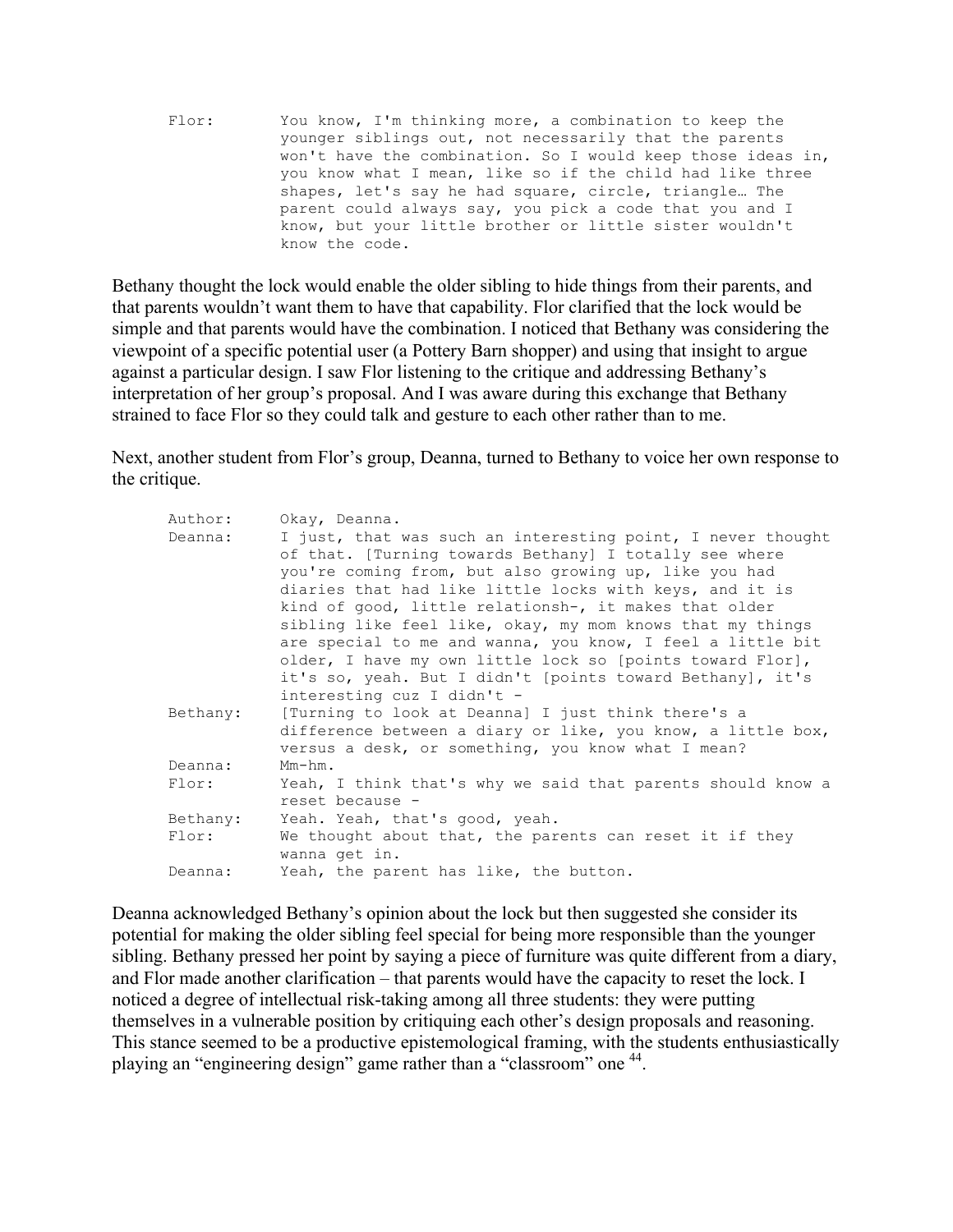At this point, another student asked for confirmation that we were a "company" and then said she was "going with" the hidden compartment design proposed by the yellow group, even though she had been in the blue group. I remember noticing and finding it productive that a student was willing to give up her group's proposal and take up another group's, and I could have built upon that by asking her why she found the hidden compartment design compelling. But another student jumped in with another line of thinking, this time about cost.

| Cathy:  | Yellow. I'm going with yellow.                              |
|---------|-------------------------------------------------------------|
| Author: | Yellow, the hidden compartments, oh, with the alarm system  |
|         | and the, okay.                                              |
| Julie:  | Was the requirement that the whole thing had to cost \$100? |
|         | $0r -$                                                      |
| Author: | No, that any one product that Land of Nod would offer, its  |
|         | cost of materials would be under 100 dollars.               |
| Julie:  | Okay. Cuz in that case we think ours [the 3-in-1 shelf]     |
|         | would be very cost effective.                               |
| Author: | Okay, good point.                                           |
| Julie:  | Cuz it's not very elaborate. It's simple, and it could be   |
|         | made of high quality materials, and kept under 100 dollars. |

I noticed Julie attending to the constraint of budget and could have pressed for her reasoning about why she thought their design would cost less than 100 dollars. However, other students had their hands up, and I gave the floor to the waiting students. The next speaker changed the subject from the budget to the potential downsides of the alarm feature. She saw it as either frightening for the toddler or an annoyance to the parent. The group who proposed the alarm defended it, and then the other student waiting to comment changed the subject to her concern about the safety of the wall-mounted shelf. Again, the proposing team defended the wallmounted feature. I was pleased with the students' user-centered design thinking; they were considering both the parents and the children and creating new criteria and constraints based on those user considerations. For example, they suggested that it was important to not annoy parents with false alarms. At the same time I noticed that a pattern of critique-defend-critique-defend was being established in the students' discourse. I called on Flor, who was admired by everyone in the class, in the hope that her comments would tip the class's framing back to collaborative engineering decision-making.

| Flor:    | First of all, I love the three in one desk, I would buy it |
|----------|------------------------------------------------------------|
|          | for myself. [laughter] But, because I'm all about space,   |
|          | saving space, I think that's huge on saving space. BUT I'm |
|          | thinking how does that offer some protection and privacy,  |
|          | too? I'm thinking, yeah, the height, but then I'm like     |
|          | where's the privacy piece, so I'm thinking if we have to   |
|          | follow these quidelines, how does that play a role?        |
| Julie:   | [Turning to group member Violet] Privacy as far as         |
|          | yourself, right? [to whole class] Privacy as far as your   |
|          | belongings, like, would be protected by -                  |
| Flor:    | The height?                                                |
| Julie:   | How high up it is.                                         |
| Violet:  | That's what we had discussed.                              |
| Student: | Chair.                                                     |
| Author:  | Lisa?                                                      |
| Lisa:    | Um, for the privacy thing, there is the chair concept, but |
|          | also if $-$                                                |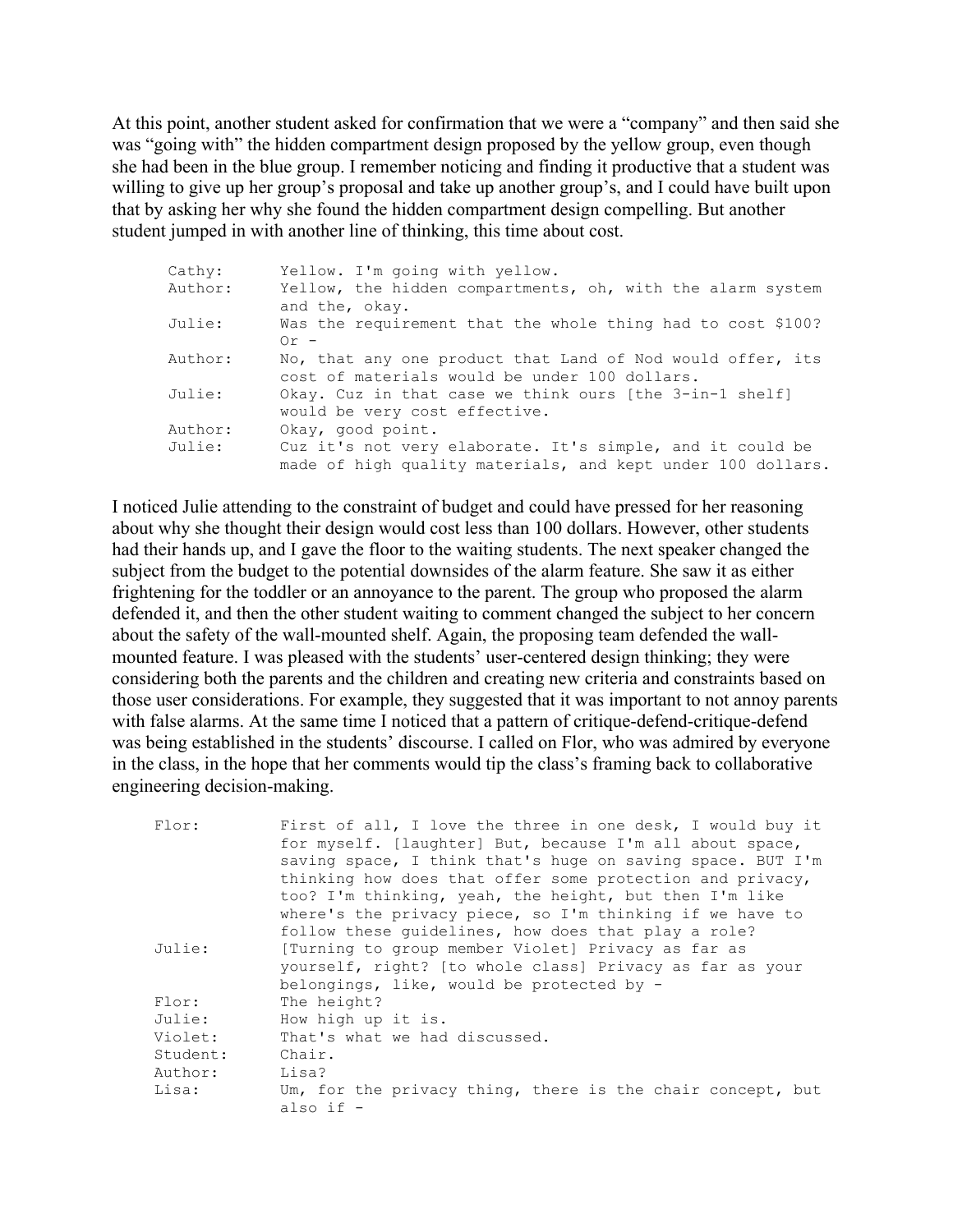| Author: | What do you mean, the chair concept?                        |
|---------|-------------------------------------------------------------|
| Lisa:   | Well, like, you could bring a chair over, and, step on it   |
|         | and climb up. But also, um, for a little kid, if the little |
|         | kid can't put the shelf up and bring it down, they're       |
|         | always depending on the parent, they might not really like  |
|         | always going to mom and dad.                                |

Flor did do something different than critique or defend: she suggested prioritizing certain design criteria and analyzing the design proposals with more weight given to the more important criteria. Pointing out that "we have to follow these guidelines," she argued that privacy and protection might be more important to consider than saving space. Lisa responded to Flor's emphasis on privacy by pointing out more weaknesses in the three-in-one desk from the older sibling's point of view. The younger sibling might be able to access it by climbing on a chair. It it was high enough to be inaccessible by chair, then the older sibling would have to ask the parent for help each time he or she wanted to access it. Either way, there was a problem from the older sibling's point of view.

#### *Considerations in the moment (and later)*

As the students considered and critiqued each other's design proposals and attempted to clarify what their own small groups had attended, I noticed productive beginnings of engineering design practices. The students were evaluating design ideas from the point of view of multiple users (parents and children), proposing new criteria and constraints based on their analysis of those users' needs and preferences, attending to multiple criteria and constraints, and presenting careful reasoning to each other as they argued for certain design features to be excluded. I also saw the students adopting productive engineering perspectives. Students from all groups were animated and passionate as they discussed design ideas with each other, and they were not taking personal offense when peers critiqued their ideas. They conveyed confidence in trying out engineering design, a confidence they had explicitly denied earlier in the semester. Yet just as Chazan wanted his students "to develop a greater confidence in their ability to reason their way to mathematical decisions<sup>", 49</sup>, I wanted my students' confidence in trying engineering to come from a place of having made a carefully reasoned and well-informed engineering design decision.

Throughout the episode I felt increasingly uneasy that I was not pressing individual students to deepen their design thinking. I wanted as many students as possible to experience contributing to a collaborative design decision, so rather than pressing a student for more, I often gave the floor to one of the other students eagerly signaling they had something to say. In enabling more voices to contribute, I may have been sacrificing opportunities to encourage individual students to reason carefully, refine the design ideas under consideration, and make progress toward a collaborative design decision.

I was also concerned that students, with the exception of Flor, were becoming more focused on what *not* to include in the design. They seemed so far from achieving consensus on what *to* do. What I saw happening was that each time a student proposed a new strand of thinking about the design proposals, it was based on a negative criticism, a flaw they saw in another group's proposal. Some students seemed to be arguing against their peers' design proposals for the sake of winning a competition rather than for the sake of making the best design decision. Pointing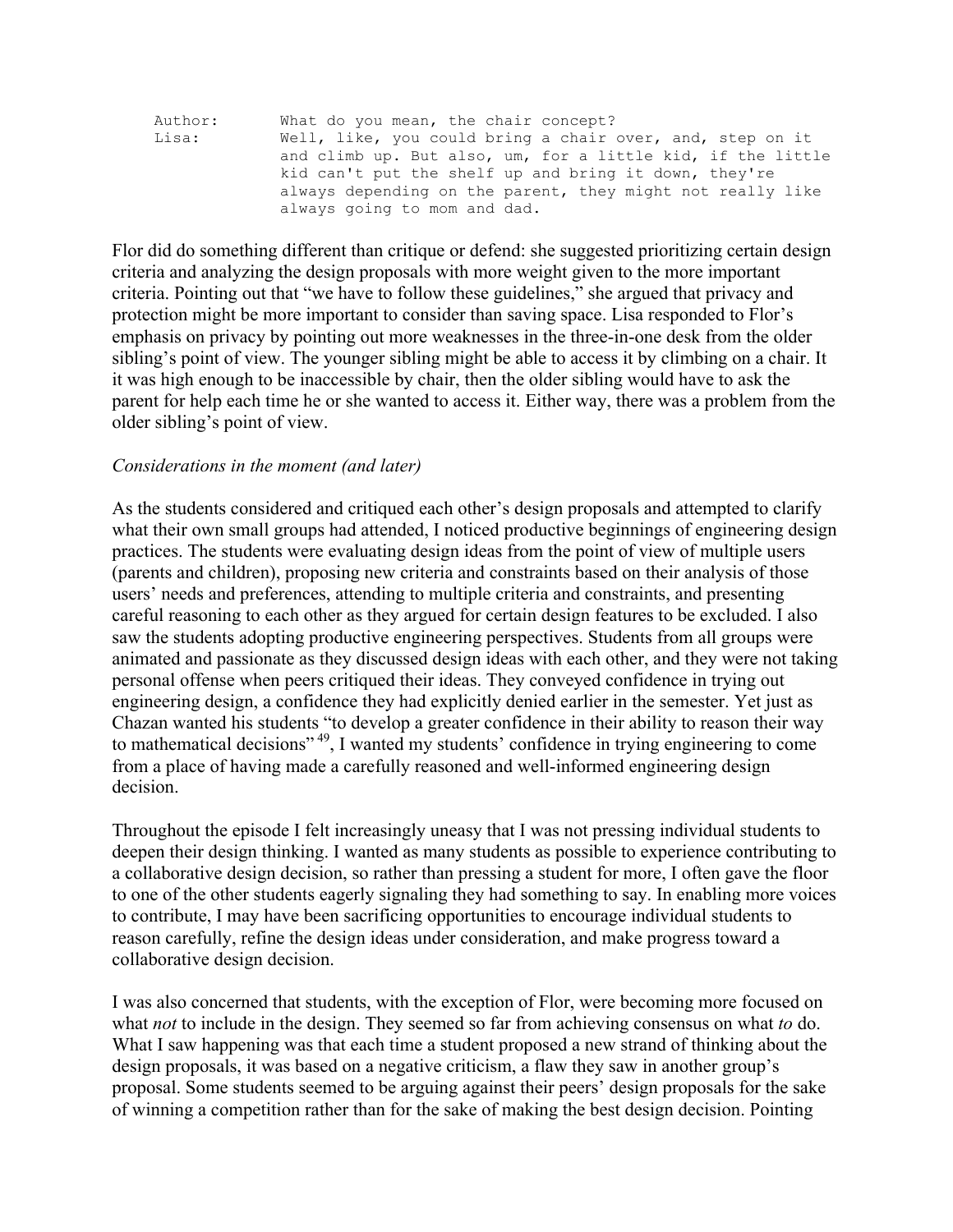out weaknesses is an important design practice, but the students seemed to be stuck in this practice. Moreover, each criticism seemed to attend to a different part of the design space - from the budget to problems with particular features to the needs of multiple users. The critiques weren't proceeding systematically, and I hadn't yet heard any thinking about how any of the proposed furniture would be put together to carry out its intended function. Since no physical prototypes had been created, neither could I *see* any evidence of that thinking.

My concerns can be summed up as a tension between supporting the students' stable framing of the activity as student-led design critique (in itself an important design practice) and creating a teacher-led opportunity for students to develop a different design practice – feasibility analysis. The students seemed to be enjoying debating the choice of features (e.g., lock, alarm) to include in the furniture. And making design decisions about features is something that engineers do. However, I wanted students to practice conducting feasibility analysis related to design functionality – that is, to consider the extent to which these proposed designs could actually be put together and work.

### *What to do next?*

In planning this lesson, I had thought it would be easier for a whole-group design consensus to emerge. I had anticipated that at least some groups would build rough prototypes, and that after the pitches, the students would readily would be impressed by one group's idea or would suggest synthesis proposals. These expectations were based on my students' ways of scientific sensemaking earlier in the semester. When exploring scientific phenomena together, many students had been willing to abandon their own interpretations of scientific investigations if a classmate presented a persuasive and evidence-based alternative interpretation. That willingness to be persuaded was not apparent in this design task. I found myself in a scenario for which I had not planned any instructional moves. So what would be a productive next step?

One possibility would have been to guide the students in creating a decision matrix. We could have listed all the design requirements, established weighting factors, and scored each design proposal on each requirements. This approach would have exposed students to a systematic strategy for evaluating different design proposals against each other. But the students might have framed the decision matrix as a "classroom game" (since it was introduced by me, the instructor) rather than an authentic next step in the engineering design game that they were so enthusiastically playing at the moment. Students might have learned about an engineering design decision-making strategy at the expense of feeling like they'd made their own engineering design decision.

I could also have paused the large-group conversation and asked groups to go back to their designs and take them a step further via 3D prototyping. The data generated by the prototyping attempt (e.g., was the idea geometrically possible? did it look any different than existing bedroom furniture? was there a way to make it stable?) might have been the substance that students needed to have a more productive conversation about which design to pursue as a large team. On the other hand, a move toward miniature prototypes (without enough time for careful building) could have become a crafting activity with even less attention to feasibility and functionality.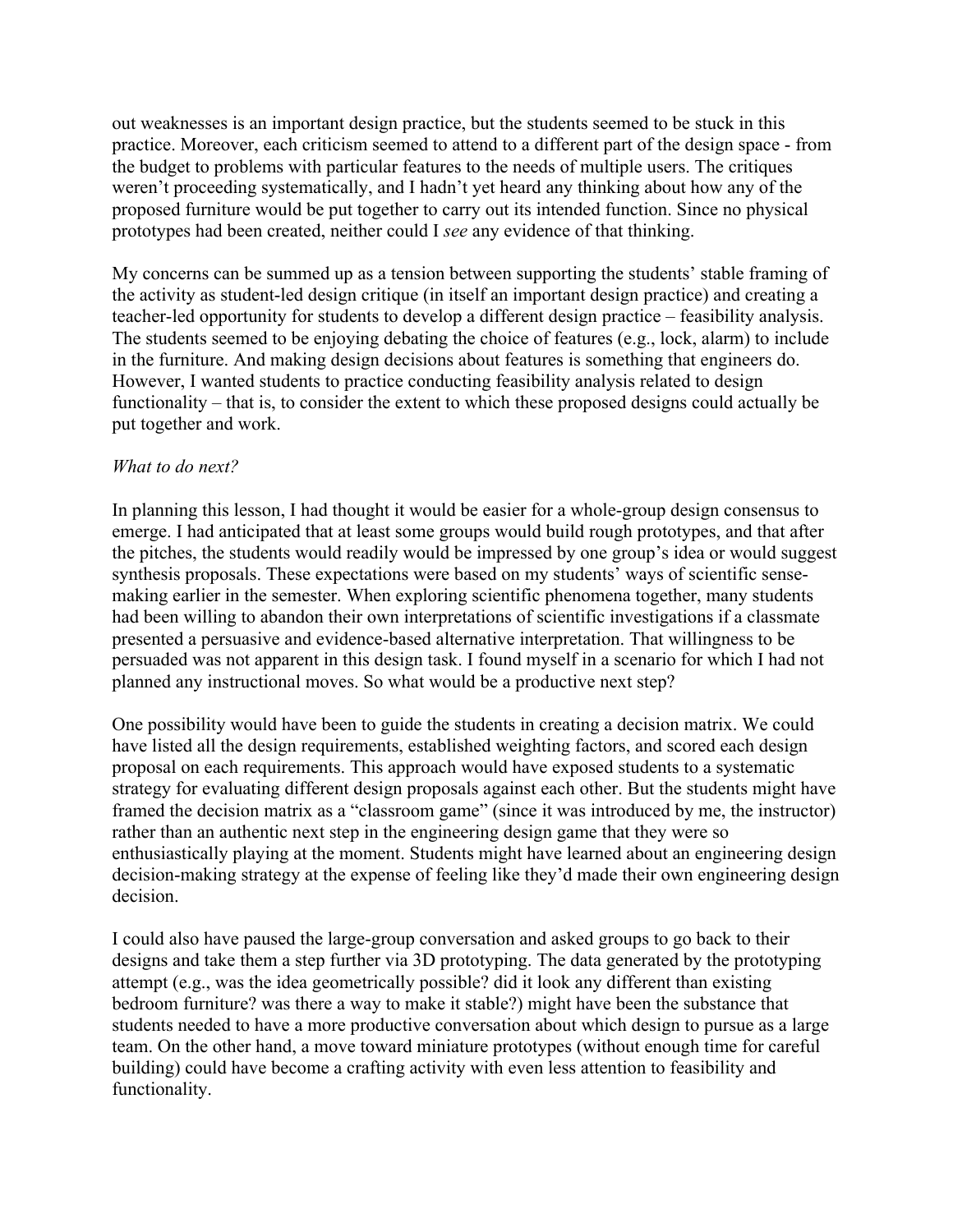Another potential move would have been to prompt the students to do some independent analysis of the design proposals under consideration. For example, I could have asked each student to sketch each of the four ideas, as they understood them, and list questions they had about each one (e.g., its material composition, its dimensions). However, while this independent work might have helped each student develop more nuanced ideas about the furniture design task, it may not have supported them in making progress toward the goal of a large-group decision. There was no guarantee that independent thinking about the design proposals would help the students see ways to synthesize across proposals or to generate a convincing argument in favor of one single existing proposal.

## **Discussion**

This close study of two episodes from our own teaching highlights the need to examine what teachers notice and assess moment-by-moment in their students' engineering design work. In this paper we argue that the literature on responsive teaching in math and science can contribute to the study of engineering design teaching and learning  $54$ . We view our analyses as a new kind of investigation into engineering design education, distinct from the large body of K-16 engineering education research that has focused on how to design learning tasks, tools, or environments that support students' engagement in aspects of engineering design. In addition to this work, we argue for the need to examine the teaching and the "instructional tensions," that happen with these tasks and tools and within these environments  $^{52}$ . By drawing on our experiences in the classroom, we were able to use our own perceptions and feelings from teaching to inform our analysis of the dilemmas that emerge. Furthermore, by reflecting on our own teaching, we hoped to represent teaching engineering as a reflective practice <sup>55</sup>.

We did not analyze the focal episodes in this research study as "exemplars" of engineering design pedagogy. Instead, we wanted to examine the complexities that are involved in the moment-to-moment decisions of teaching engineering design. Ball and Chazan explicitly challenge the discourse of evaluating teaching in terms of good or bad: "The common syntax of 'should' and 'should haves' distorts practice with a stance of implied clarity"  $(p, 9)$ <sup>49</sup>. In our work with teachers, we have to fight the tendency to represent the teaching of engineering in ways that suggest there is one right way to organize an engineering lesson or respond to students. Instead, we propose representing teaching as an endeavor that is in many ways analogous with engineering design; that is, that there are multiple paths for solving the pedagogical problems that emerge, each with different affordances and trade-offs.

As mentioned above, this representation of teaching connects to work emerging in math and science around responsive teaching<sup>54</sup>. Responsive teaching is a pedagogical approach in which teachers base their instructional moves on what the students are saying and doing. In responsive teaching, teachers elicit students' ideas, interpret and recognize disciplinary aspects of their activities, and make pedagogical decisions based on their interpretations <sup>54</sup>. This approach is continuous with practices of formative assessment, such that teachers are continually noticing, interpreting, and assessing their students' learning as they decide what to do next.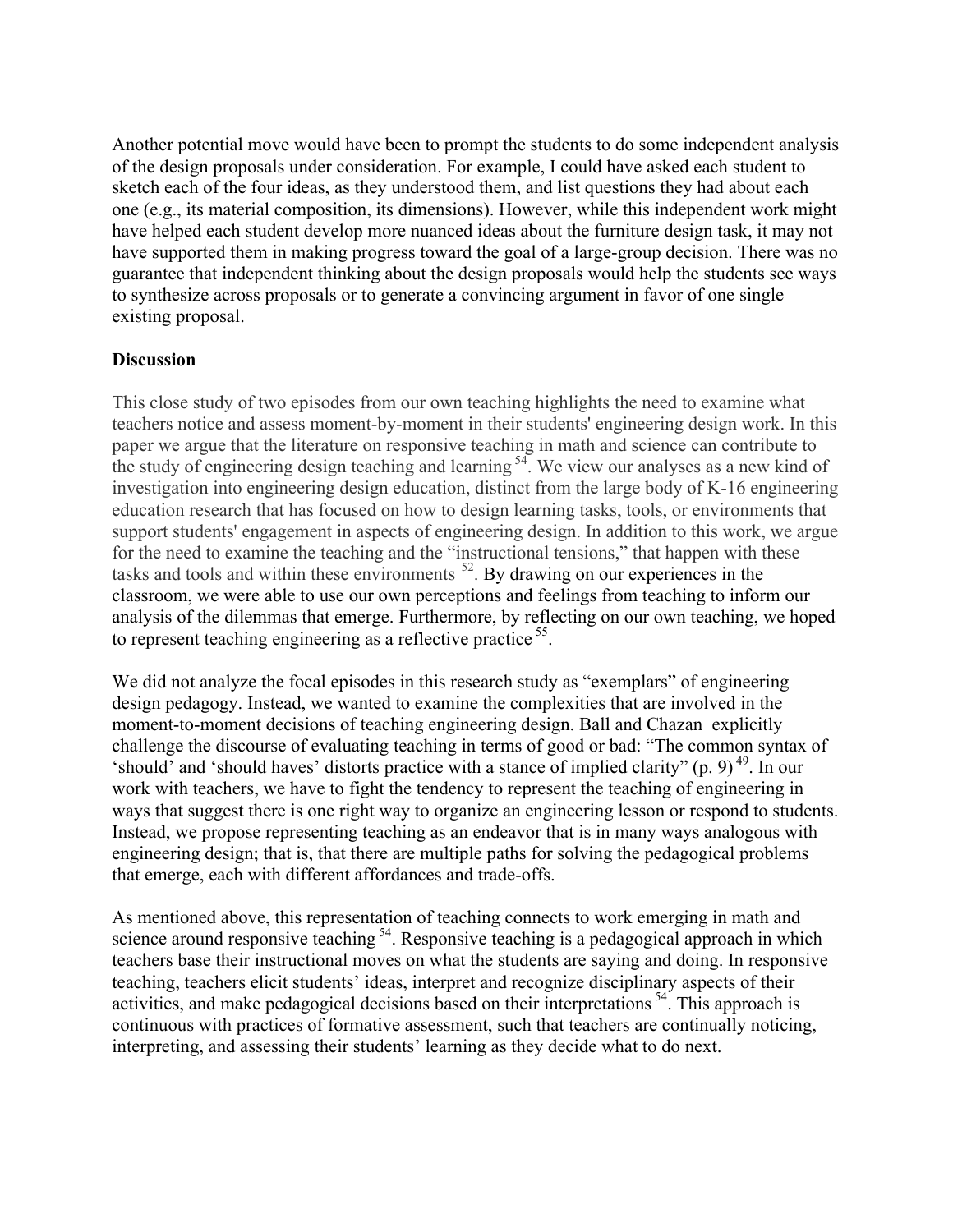This perspective has meaningful implications for how we think about preparing instructors for engineering. Particularly at the elementary level, most professional development efforts focus on teachers' understanding of engineering design, such as what they know about the design process and technologies, what they recognize as engineering in the world, and what connections exist between engineering and other domains <sup>56</sup>. While this focus supports teachers' development of disciplinary knowledge, we argue that it is not sufficient to support their students' engineering design. Teachers need to learn how to examine their students' work for productive aspects of engineering *ideas*, *processes*, and *perspectives*, and how to balance the tensions that may emerge within and across different disciplinary objectives. Furthermore, to inform professional development efforts, there is a need for research on how teachers notice and interpret their students' disciplinary work. We are beginning this work in our research with elementary teachers as we examine how they develop disciplinary "lenses" with which to see their students'  $\arctivities$ <sup>57, 58, 59</sup>.

#### **References**

- 1. Black, P., & Wiliam, D. (1998). Assessment and classroom learning. Assessment in Education, 5(1), 7–74.
- 2. National Research Council. (2001). Classroom assessment and the national science education standards. Washington, DC: National Academies Press.
- 3. Bennett, R. E. (2011). Formative assessment: A critical review. Assessment in Education: Principles, Policy, and Practice, 18(1), 5–25.
- 4. Popham, J. W., (2008) Transformative assessment. Alexandria, VA: Association of Supervision and Curriculum Development.
- 5. Coffey, J. E., Hammer, D., Levin, D. M., & Grant, T. (2011). The missing disciplinary substance of formative assessment. *Journal of Research in Science Teaching*, *48*(10), 1109-1136.
- 6. Ahmed, S., Wallace, K. M., & Blessing, L. (2003). Understanding the Differences Between How Novice and Experienced Designers Approach Design Tasks, Research in Engineering Design, 14 (2003) pp 1-11.
- 7. Atman, C. J., Adams, R.S., Mosborg, S., Cardella, M. E., Turns, J., & Saleem, J. (2007). Engineering design processes: A comparison of students and expert practitioners. Journal of Engineering Education, 96(4).
- 8. Crismond, D. P., & Adams, R. S. (2012). The informed design teaching and learning matrix. Journal of Engineering Education, 101(4), 738–797.
- 9. Lehrer, R., & Schauble, L. (1998). Reasoning about structure and function: Children's conceptions of gears. *Journal of Research in Science Teaching*,*35*(1), 3-25.
- 10. Streveler, R. A., Litzinger, T. A., Miller, R. L., & Steif, P. S. (2008). Learning conceptual knowledge in the engineering sciences: Overview and future research directions. *Journal of Engineering Education*, *97*(3), 279- 294.
- 11. Baillie, C., Goodhew, P., Skryabina, E. 2006. Threshold concepts in engineering education Exploring potential blocks in student understanding. *International J of Engineering Education*, 22(5), 955-962.
- 12. Hjalmarson, M. A., Moore, T. J., & Delmas, R. (2011). Statistical Analysis When the Data is an Image: Eliciting Student Thinking About Sampling and Variability. *Statistics Education Research Journal*.
- 13. McCormick, M. (2015). The complex dynamics of student engagement in novel engineering design activities. Doctoral dissertation, Tufts University.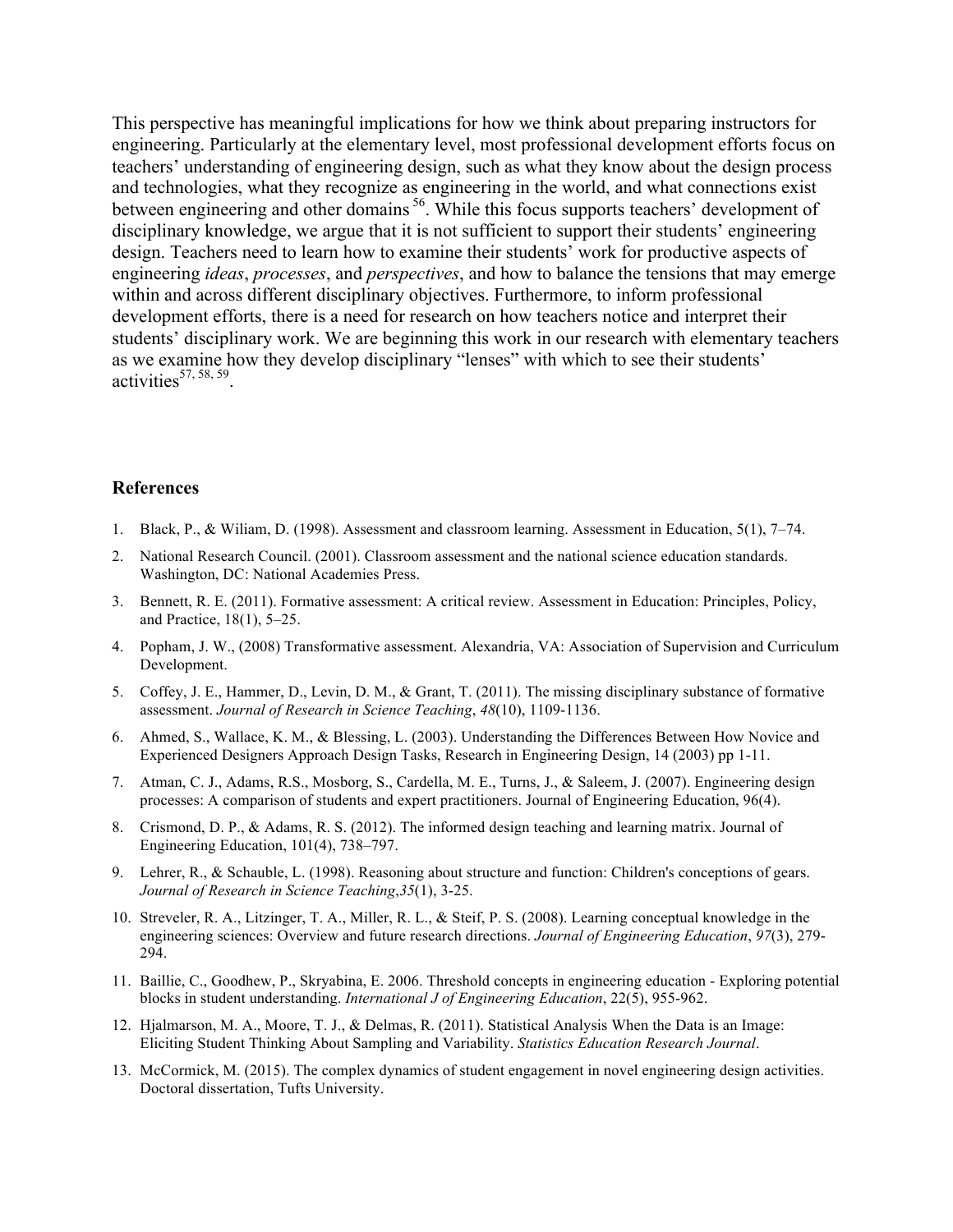- 14. Wendell, K. B. (2014). Design Practices of Preservice Elementary Teachers in an Integrated Engineering and Literature Experience. *Journal of Pre-College Engineering Education Research (J-PEER)*, *4*(2), 4.
- 15. Danielak, B. A., Gupta, A., & Elby, A. (2014). Marginalized Identities of Sense-Makers: Reframing Engineering Student Retention. *Journal of Engineering Education*, *103*(1), 8-44.
- 16. Stevens, R., O'Connor, K., Garrison, L., Jocuns, A., & Amos, D. M. (2008). Becoming an engineer: Toward a three dimensional view of engineering learning. *Journal of Engineering Education*, *97*(3), 355.
- 17. Cannoni, E., Di Norcia, A., Bombi, A. S., & Di Giunta, L. (2014). The Bicycle Drawing Test What Does It Measure in Developmentally Typical Children? *Assessment*, 1073191114555338.
- 18. Gustafson, B. J., Rowell, P. M., & Rose, D. P. (1999). Elementary children's conceptions of structural stability: a three year study. *Journal of Technology Education, 11*(1), 27-44.
- 19. Gustafon, B. J., Rowell, P. M., & Guilbert, S. M. (2000). Elementary children's awareness of strategies for testing structural strength: A three year study. *11*(2), 5-22.
- 20. Wendell, K. B., & Lee, H. S. (2010). Elementary students' learning of materials science practices through instruction based on engineering design tasks. *Journal of Science Education and Technology*, *19*(6), 580-601.
- 21. Bolger, M. S., Kobiela, M., Weinberg, P. J., & Lehrer, R. (2012). Children's Mechanistic Reasoning. *Cognition and Instruction*, *30*(2), 170-206.
- 22. National Center for Education Statistics. (2014). NAEP Technological and Engineering Literacy Assessment.
- 23. Kolodner, J. L., Camp, P. J., Crismond, D., Fasse, B., Gray, J., Holbrook, J., ... & Ryan, M. (2003). Problembased learning meets case-based reasoning in the middle-school science classroom: Putting learning by design (tm) into practice. *The journal of the learning sciences*, *12*(4), 495-547.
- 24. Wendell, K. B., & Rogers, C. (2013). Engineering Design-Based Science, Science Content Performance, and Science Attitudes in Elementary School. *Journal of Engineering Education*, *102*(4), 513-540.
- 25. Lachapelle, C. P., Oh, Y., Shams, M. F., Hertel, J. D., & Cunningham, C. M. (2015, June). HLM modeling of pre/post-assessment results from a large-scale efficacy study of elementary engineering. Presented at the American Society of Engineering Education Annual Conference & Exposition, Seattle, WA.
- 26. Roth, W. M. (1997). Interactional structures during a grade 4–5 open-design engineering unit. *Journal of Research in Science Teaching*, *34*(3), 273-302.
- 27. Penner, D. E., Giles, N. D., Lehrer, R., & Schauble, L. (1997). Building functional models: Designing an elbow. *Journal of Research in Science Teaching*, *34*(2), 125-143.
- 28. Diefes-Dux, H. A., Moore, T., Zawojewski, J., Imbrie, P. K., & Follman, D. (2004, October). A framework for posing open-ended engineering problems: Model-eliciting activities. In *Frontiers in Education, 2004. FIE 2004. 34th Annual* (pp. F1A-3). IEEE.
- 29. Mehalik, M. M., Doppelt, Y., & Schuun, C. D. (2008). Middle-school science through design-based learning versus scripted inquiry: Better overall science concept learning and equity gap reduction. *Journal of Engineering Education*,*97*(1), 71-85.
- 30. Daly, S. R., Adams, R. S., & Bodner, G. M. (2012). What does it mean to design? A qualitative investigation of design professionals' experiences.*Journal of Engineering Education*, *101*(2), 187-219.
- 31. Cross, N. (2004). Expertise in design: an overview. *Design studies*, *25*(5), 427-441.
- 32. Shah, J. J., Smith, S. M., & Vargas-Hernandez, N. (2003). Metrics for measuring ideation effectiveness. *Design studies*, *24*(2), 111-134.
- 33. Atman, C. J., Kilgore, D., & McKenna, A. (2008). Characterizing design learning: A mixed-methods study of engineering designers' use of language.*Journal of Engineering Education*, *97*(3), 309-326.
- 34. Bucciarelli, L. (1994). Designing engineers. Cambridge, MA: MIT Press.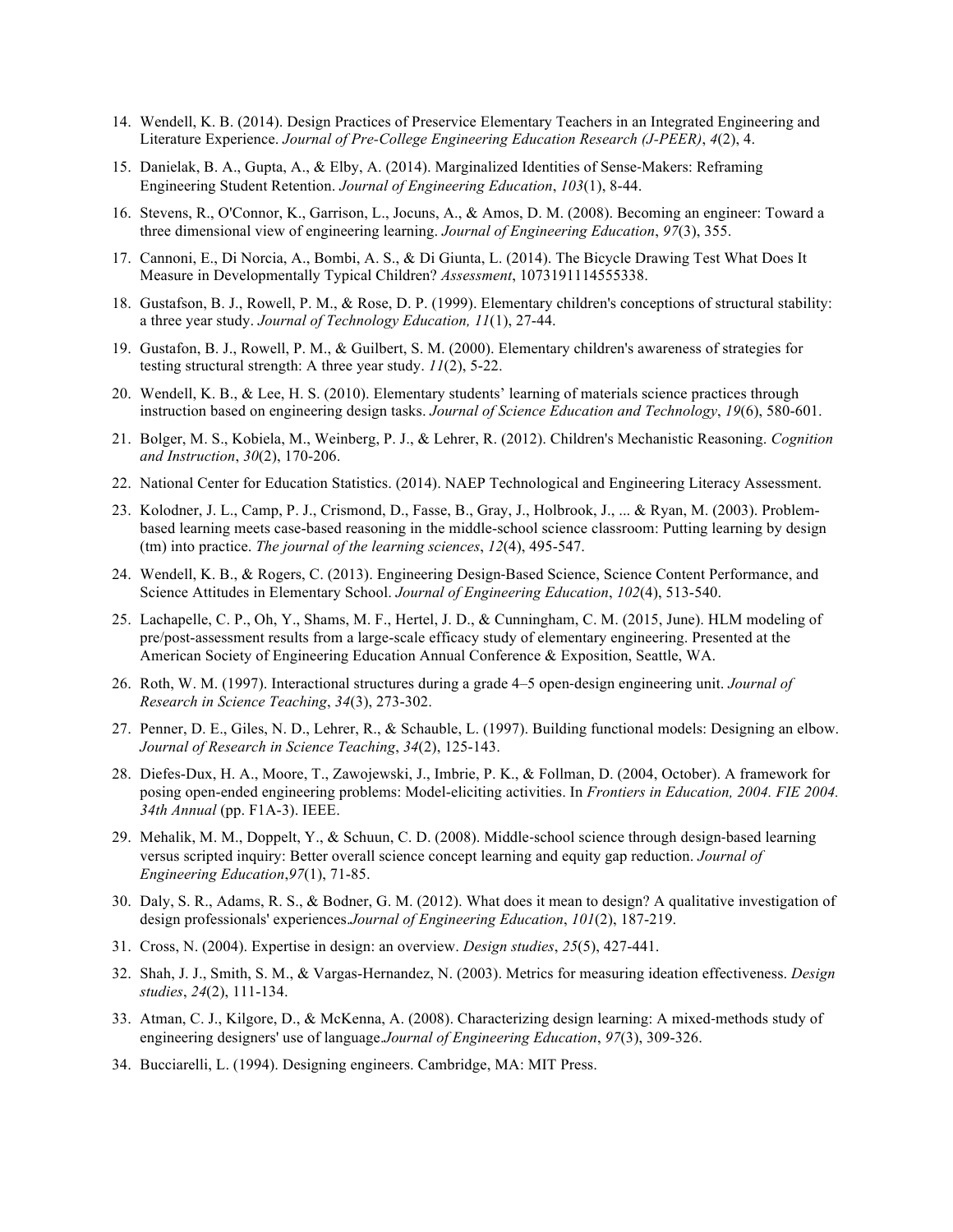- 35. Jordan, M. E., & McDaniel Jr, R. R. (2014). Managing uncertainty during collaborative problem solving in elementary school teams: The role of peer influence in robotics engineering activity. *Journal of the Learning Sciences*,*23*(4), 490-536.
- 36. Vinck, D. (2003). *Everyday engineering: An ethnography of design and innovation*. MIT Press.
- 37. Aurigemma, J., Chandrasekharan, S., Nersessian, N. J., & Newstetter, W. (2013). Turning experiments into objects: The cognitive processes involved in the design of a lab-on-a-chip device. *Journal of Engineering Education*,*102*(1), 117-140.
- 38. Lau, K., Oehlberg, L., & Agogino, A. (2009). Sketching in design journals: An analysis of visual representations in the product design process. *Engineering Design Graphics Journal*, *73*(3).
- 39. Song, S., & Agogino, A. M. (2004). Insights on designers' sketching activities in new product design teams. In *ASME 2004 International Design Engineering Technical Conferences and Computers and Information in Engineering Conference* (pp. 351-360). American Society of Mechanical Engineers.
- 40. Tang, J. C., & Leifer, L. J. (1991). An observational methodology for studying group design activity. *Research in Engineering Design*, 2, 209-219.
- 41. Hirsch, P. L., & McKenna, A. F. (2008). Using reflection to promote teamwork understanding in engineering design education. *International Journal of Engineering Education*, *24*(2), 377.
- 42. Goffman, E. (1974). Frame analysis: An essay on the organization of experience. Cambridge, MA: Harvard University Press.
- 43. Tannen, D., & Wallat, C. (1993). Interactive frames and knowledge schemas in interaction: Examples from a medical examination/interview. In D. Tannen (Ed.), *Framing in discourse* (pp. 57–76). New York, NY: Oxford University Press.
- 44. Scherr, R., & Hammer, D. (2009). Student behavior and epistemological framing: Examples from collaborative active-learning activities in physics. Cognition and Instruction, 27(2), 147–174.
- 45. Watkins, J., Spencer, K., & Hammer, D. (2014). Examining young students' problem scoping in engineering design. *Journal of Pre-College Engineering Education Research (J-PEER)*, *4*(1), 5.
- 46. Canney, N., Russu, M., & Bielefeldt, A. (2015, October). How engineering students define 'Social Responsibility'. In *Frontiers in Education Conference (FIE), 2015. 32614 2015. IEEE* (pp. 1-7). IEEE.
- 47. Hegedus, T. A., & Carlone, H. B. (2014). Shifts in the Cultural Production of" Smartness" Through Engineering in Elementary Classrooms. *Proceedings of the Annual Conference and Exposition of the American Society for Engineering Education.*
- 48. Ball, D. L. (1993). With an eye on the mathematical horizon: Dilemmas of teaching elementary school mathematics. The Elementary School Journal, 93(4), 373–397.
- 49. Chazan, D., & Ball, D. (1999). Beyond being told not to tell. *For the learning of mathematics*, *19*(2), 2-10.
- 50. Hammer, D. (1997). Discovery teaching, discovery learning. Cognition and Instruction, 15(4), 485–529.
- 51. Lampert, M. (1990). When the problem is not the question and the solution is not the answer: Mathematical knowing and teaching. *American educational research journal*, *27*(1), 29-63.
- 52. Robertson, A.D., Atkins, L. J., Levin, D. M., & Richards, J. (2015). What is responsive teaching? In A. D. Robertson, R. E. Scherr, and D Hammer (Eds.) *Responsive Teaching in Science and Mathematics,* Routledge: New York, NY.
- 53. Milto, E., Wendell, K**.,** Watkins, J., Hammer, D., Spencer, K., Portsmore, M. & Rogers, C. (2016). Elementary school engineering for fictional clients in children's literature. In L. Annetta & J. Minogue (Eds.), *Connecting science and engineering education practices in meaningful ways.* Springer.
- 54. Robertson, A. D., Scherr, R., & Hammer, D., Eds. (2015). *Responsive Teaching in Science and Mathematics*. Routledge: New York, NY.
- 55. Schön, D. A. (1983). *The reflective practitioner: How professionals think in action*. Basic books.